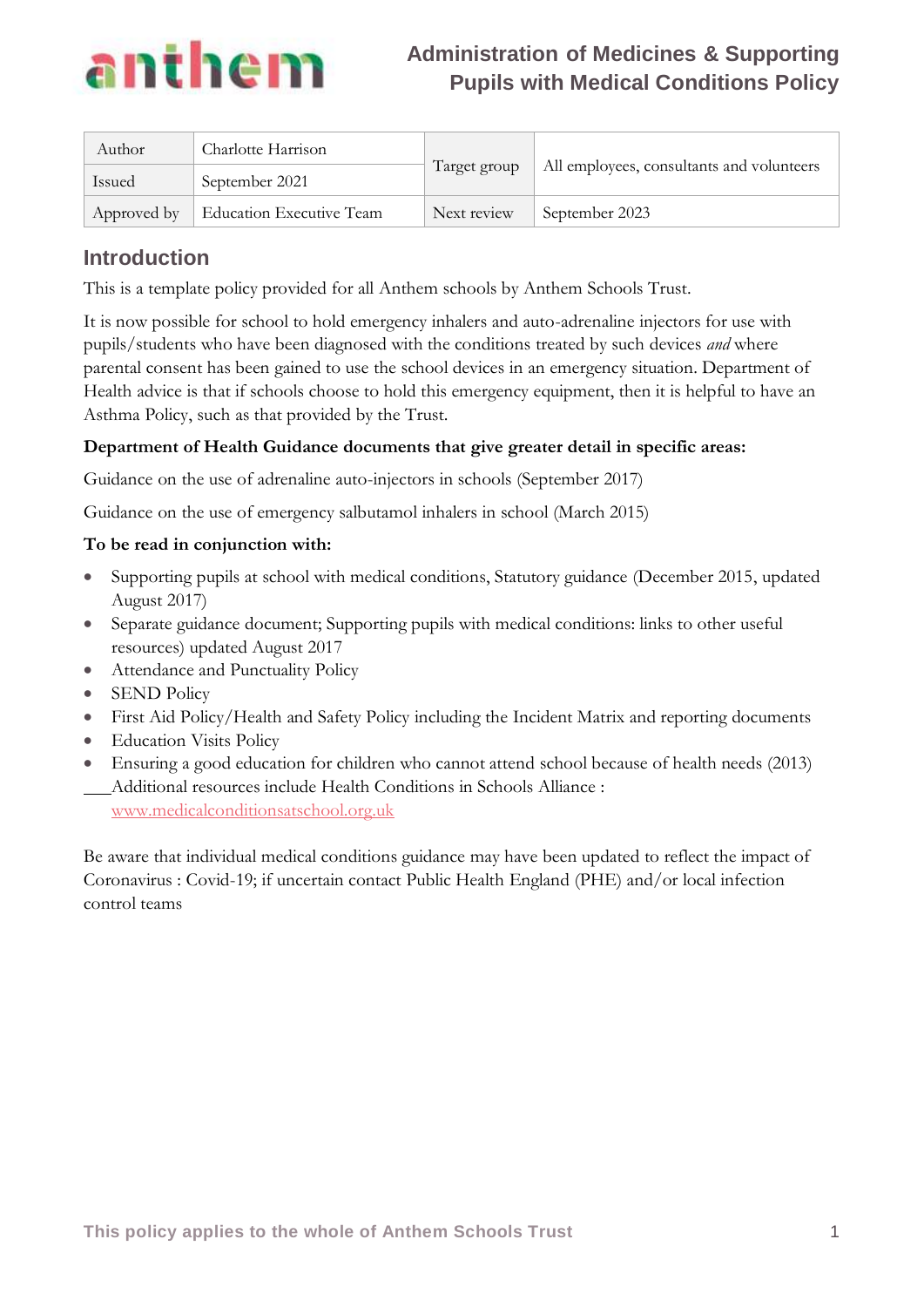

## **Scope and publication**

This policy applies to all pupils, parents and staff at Oxford Spires Academy.

Copies of the policy are available on request, in large print or other accessible formats if required.

This policy should be read in conjunction with the school's Health and Safety Policy.

## **Aims**

Anthem Trust is committed to ensuring that all pupils with medical conditions, both physical and mental health, can access and enjoy the same opportunities at the school as any other pupil and to ensuring that they are able to play a full and active role in school life, remain healthy and achieve their academic potential.

The Education Director will monitor that the school implements and maintains an effective management system for the administration of medicines to all pupils in our care in order to ensure that the school provides support to individual pupils with medical needs.

## **Personnel**

The person responsible for leading on supporting pupils with managing medicines in school is called:

### **Title: Medicines Lead**

**Name: Vivienne Brown**

**Location: Matron Office**

## **Responsibilities**

### **Trust**

The Trust is responsible for:

- Fulfilling the statutory duty to support pupils with medical conditions.
- Ensuring that policies, plans, procedures and systems in place are properly and effectively implemented. (This monitoring role is the responsibility of the Education Directors).
- Ensuring that the school is covered by the Department for Education's Risk Protection Arrangement (RPA) or the equivalent level of insurance.

### **Headteacher**

The Headteacher is responsible for:

- Clearly identifying the roles and responsibilities for those involved in the supporting pupils with medical conditions.
- Ensuring that sufficient numbers of staff are suitably trained and able to access all relevant information and teaching support materials required to assist pupils with medical conditions.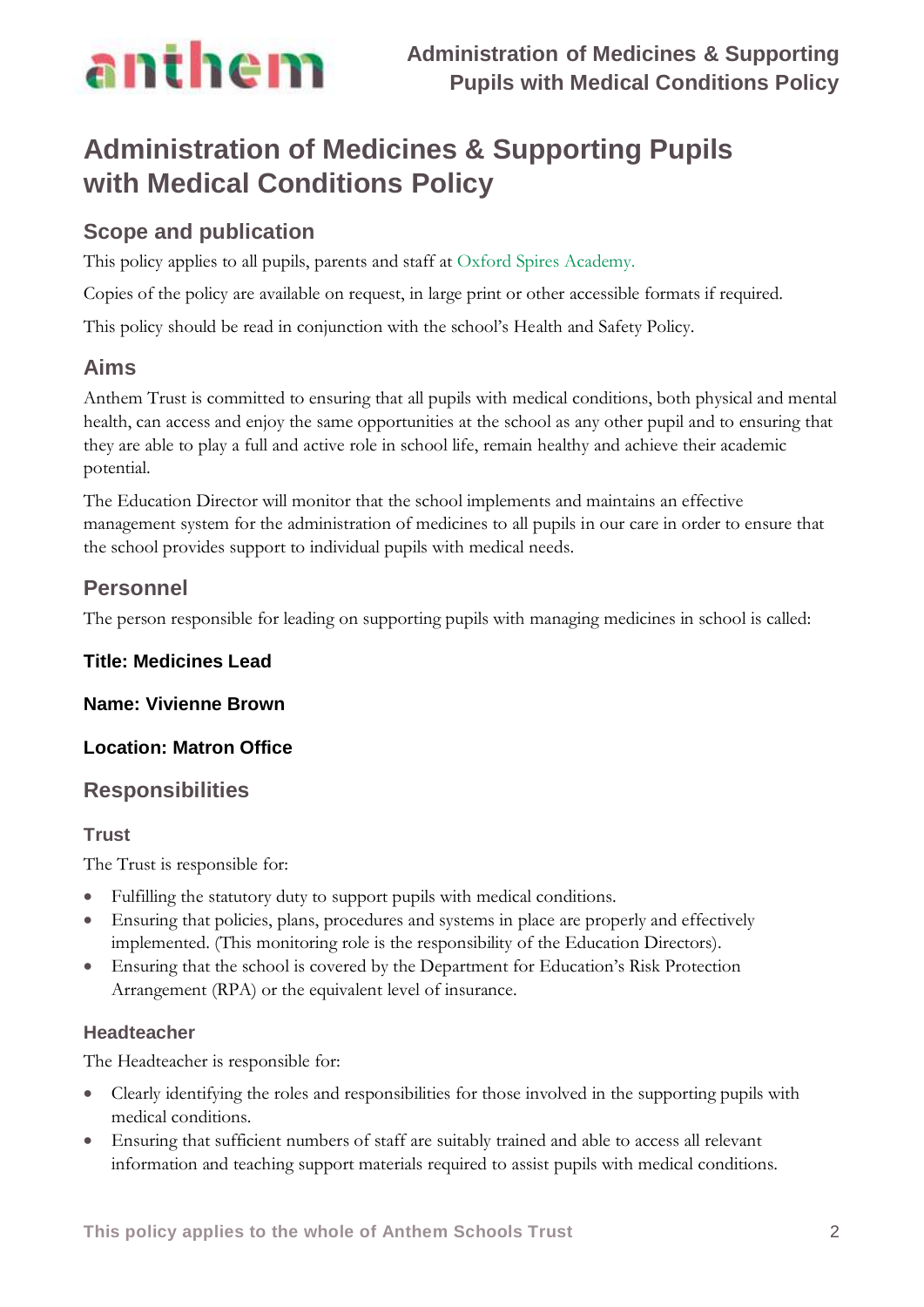## **Administration of Medicines & Supporting Pupils with Medical Conditions Policy**

- Ensuring that sufficient numbers of trained staff are available to support pupils' medical needs at all times whilst they are under the care of the school, including making contingency plans for staff absence and emergency situations.
- Ensuring that information regarding an individual pupil's medical condition is shared with appropriate staff (including supply teachers where appropriate) on a need to know basis.
- Ensuring that risk assessments take into account the additional risks posed to individual pupils as a result of their medical conditions.

### **Medicines Lead**

The Medicines Lead is responsible for:

- Training frontline admin/office staff to understand the systems and processes in school for receiving medicines, completing forms or signposting parents to the person who leads on managing medicines. (Appendix 2 provides an overview for this).
- Ensuring that IHCPs are completed for relevant pupils/students and that they are updated annually.
- Monitoring that medication is being administered according to any agreements recorded.
- Monitoring that records of medication administered are being completed in line with policy.
- Ensuring that pupils/students additional medical needs are being met to the highest standards both on the premises and off (whilst on educational visits and activities).
- Ensuring they are familiar with this policy and all the appendices including the consent forms and plans.
- Ensuring that the school has two emergency asthma inhalers and two emergency auto-adrenaline injectors which are in date at all times and that they are stored in line with school procedures.
- Ensuring that all staff, including supply and agency staff, and volunteers working with their class know which children might require emergency medication (i.e. inhalers or auto-immune injectors) and where this can be found.
- Ensuring that a child who has had a prolonged absence from school due to a long-term health need is receiving the additional support required to help them readjust and access learning.
- Risk-assessing the procedures for administering medicines in the school.

## **Staff**

Staff are responsible for:

- Ensuring that pupils receive any support or medication stated in their plans/agreements at the times and according to the dose stated.
- Ensuring that all staff, including supply and agency staff, and volunteers holding this information are aware of the need for confidentiality.
- Ensuring that any concerns are shared with the person responsible for Supporting pupils with medical conditions.
- Recording all doses of medication administered.

## **Liaising with parents**

The school promotes on-going communication with parents in order to ensure that the specific medical needs of all pupils in our care are known and met.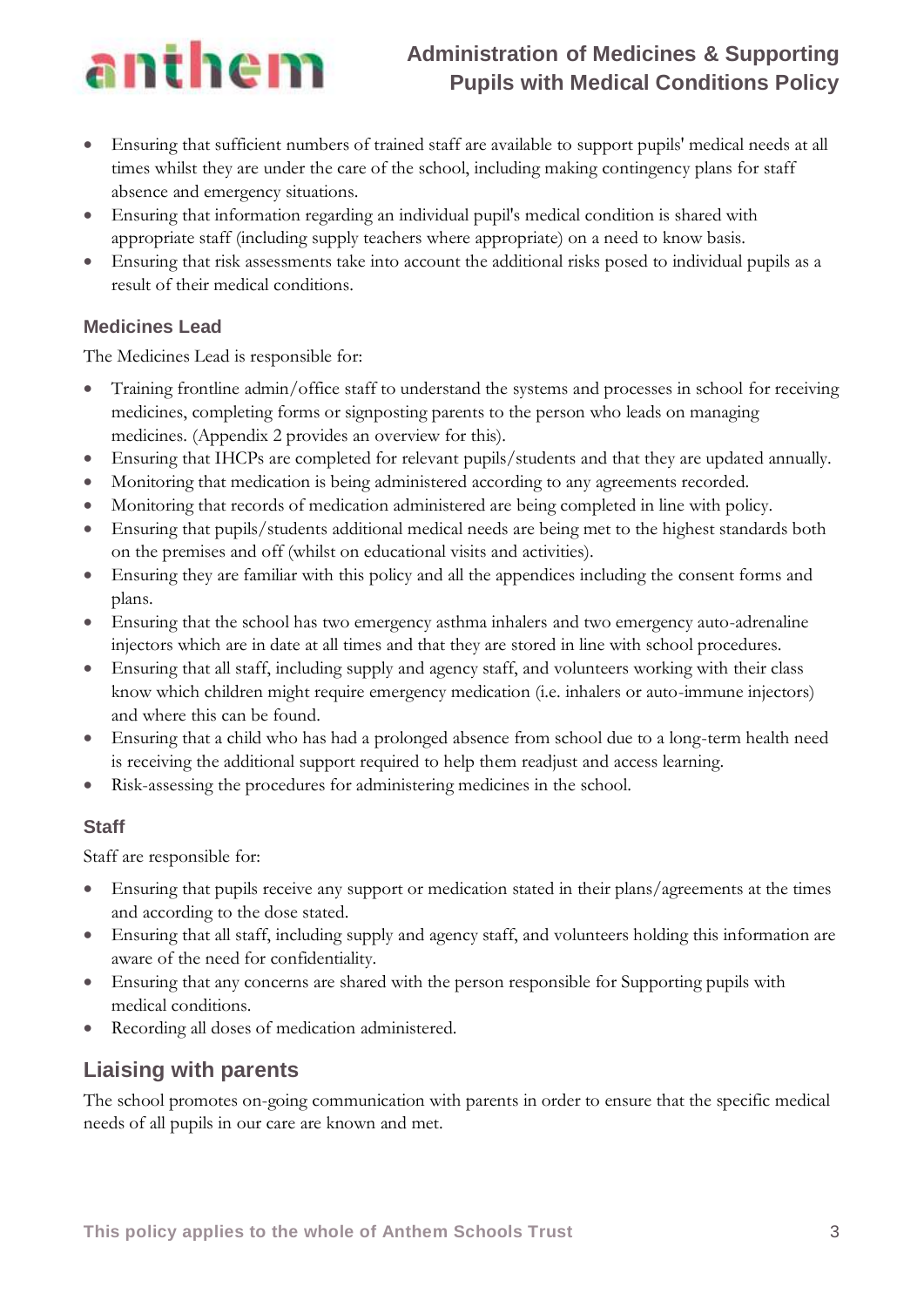## **Administration of Medicines & Supporting Pupils with Medical Conditions Policy**

Parents must inform the Medicines Lead if their child has or develops a medical condition and, where appropriate, provide the school with appropriate medical evidence and/or advice relating to their child's medical condition.

Where appropriate, parents will be invited to consult with the school and relevant healthcare professionals in order to produce an IHCP for their child. A template letter to parents can be found in Appendix 11.

Parents should also inform the Medicines Lead if their child will require prescription or non-prescription medication to be taken over a specified period of time at the school, and of any changes to the medication required.

The school requests that medication is only taken at the school if it is essential, i.e. where it would be detrimental to the pupil's health not to administer the medication during the school day.

To this end, medicines should generally be taken at home, before and after the school day where possible. The school will therefore only administer medicine if it is prescribed as four times a day or more. Any variance to this will be at the discretion of the Headteacher.

Where pupils require medication for pain relief (i.e. Calpol, Paracetamol, etc.) for a specific medical or health issue, parents need to bring this to the school office and complete an 'Agreement for School to Administer Medicines' form (Appendix 4). School will administer this in line with the manufacturer's guidelines, including the timeframes advised i.e. not administering it for more than a 24-hour period (except at the direct discretion of the Medicines Lead). School will need to know the time when the last dose was given at home in order to agree to give subsequent doses.

Unless otherwise stated in an IHCP or similar plan, the medicine will need to be brought in each morning and collected each afternoon. This will allow for communication between parents and school about the doses that have been administered, both at home and at school.

Prescription and non-prescription medicines will only be administered at school:

- when it would be detrimental to a child's health or school attendance not to do so **and**
- when we have parent's written consent.

Staff at the school will not administer any medication to a pupil without obtaining prior written permission from his or her parents. This requirement will not prevent a child of sufficient understanding and intelligence to understand fully what is proposed, from giving or withholding consent to medical treatment or from seeking advice or treatment in confidence.

Unless in exceptional circumstances, no pupil under the age of 16 will be given prescription or nonprescription medication without parental consent.

# **Individual Health Care Plans (IHCPs)**

The school will focus on the on the needs of each individual pupil and how their medical condition impacts of their school life, including how the medical condition impacts on a pupil's ability to learn and will take steps to help increase pupils' confidence and ability to self-care.

Where a pupil has long-term or complex medical condition or health needs, the school will, where appropriate, produce an IHCP for that pupil, in accordance with Appendix 1. A template IHCP is set out in Appendix 3.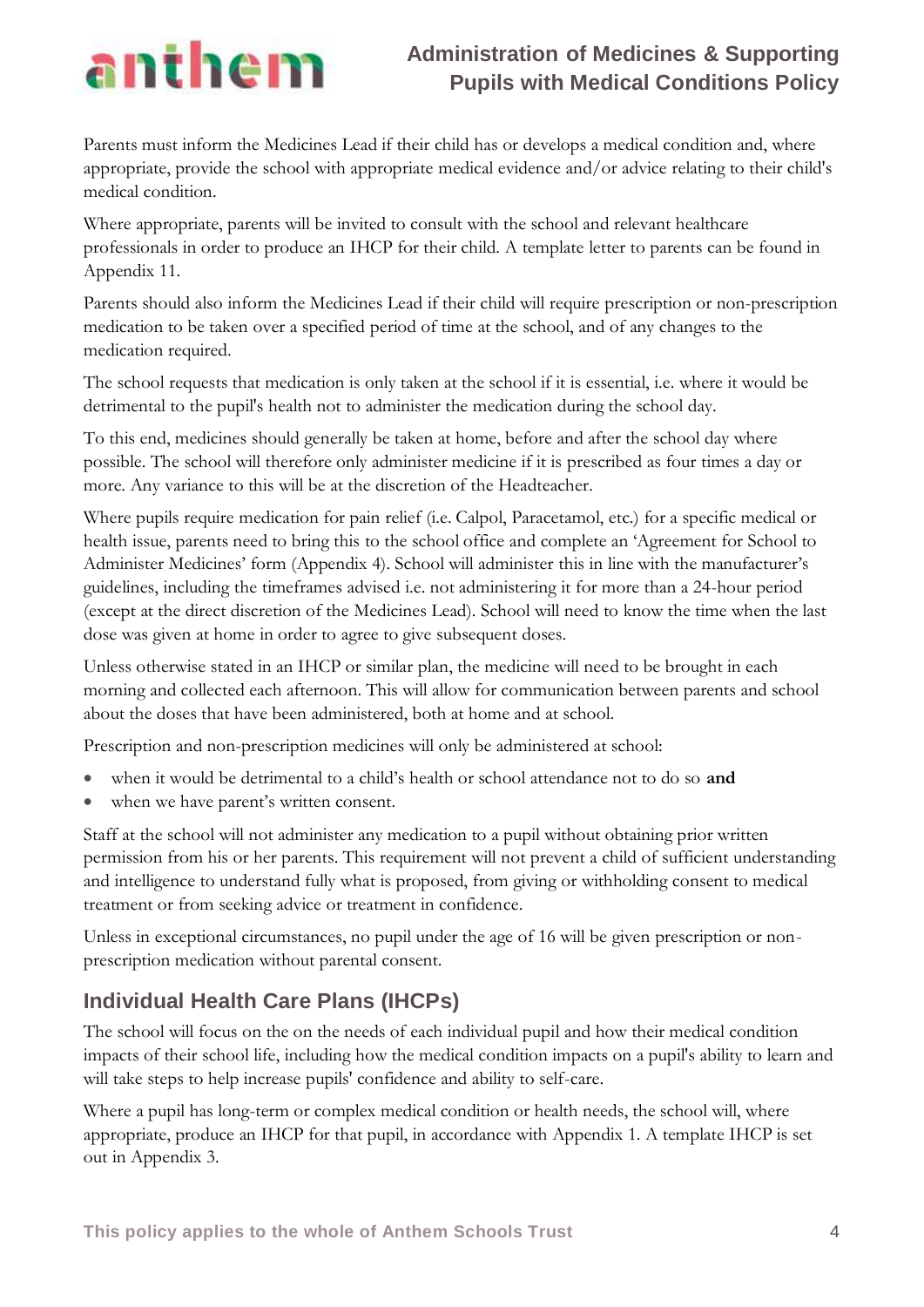# **Administration of Medicines & Supporting Pupils with Medical Conditions Policy**

The IHCP will be prepared following consultation with the parents, the pupil (where appropriate) and school nurse and/or any other relevant healthcare professional. Where there are healthcare professionals leading on the long-term treatment for the pupil, they should be responsible for writing the IHCP as they hold the relevant expertise, i.e. where a child has an asthma care nurse, or the GP has prescribed emergency medicine for severe allergies. The school holds no such expertise.

Where appropriate, the IHCP should be linked with a pupil's statement of Special Educational Needs or Disability (SEND) and/or Education, Health and Care Plan (EHCP). Where a pupil has special educational need, but does not have a statement or EHCP, their special educational need should be mentioned in their IHCP.

The IHCP will be presented to the parents for approval prior to its implementation to ensure the school holds accurate information about the medical condition of any pupil with long-term needs.

Once the IHCP is approved the Medicine Lead will be responsible for its maintenance and implementation.

The IHCP will be reviewed at least annually or more frequently where a pupil's needs change.

# **Asthma Care Plans**

Where a child is suffering from Asthma and has been prescribed an inhaler, there will be a meeting between the Medicine Lead and the parents to complete an Asthma Care Plan (as opposed to an IHCP). Asthma Plans are completed annually as it is recognised that this condition and the relevant medication can change over time. The information collected (See Appendix 5) includes identifying potential triggers, treatment, emergency contacts and what to do in an emergency.

This documentation will be held on the school management system as well as in the First Aid Room and in a named wallet alongside the child's inhaler in the classroom.

Where the pupil/student self-administers the inhaler, there is no requirement for the school to record the dose – although they might choose to do so. Where the dose is administered, this will be recorded by the trained member of staff assisting.

The school keeps an Asthma register which is kept updated regularly. It is posted on the Staff Portal accessible to all staff. to assist identification of pupils who may require emergency support (see Appendix 8).

The school also displays, alongside the above, a flowchart for helping children who need emergency support for their asthma (see Appendix 9).

Where the school chooses to hold emergency use inhalers please refer to our Asthma Policy. This outlines how we store and use them.

### **See also:**

DoH Guidance on the use of emergency Salbutamol inhalers in school (March 2015)

## **Severe Allergy Plans**

Pupils who suffer from severe allergies and have been prescribed an auto-adrenaline injector (AAI) require a Severe Allergy Plan. This needs to be completed by a healthcare professional and then shared with the school.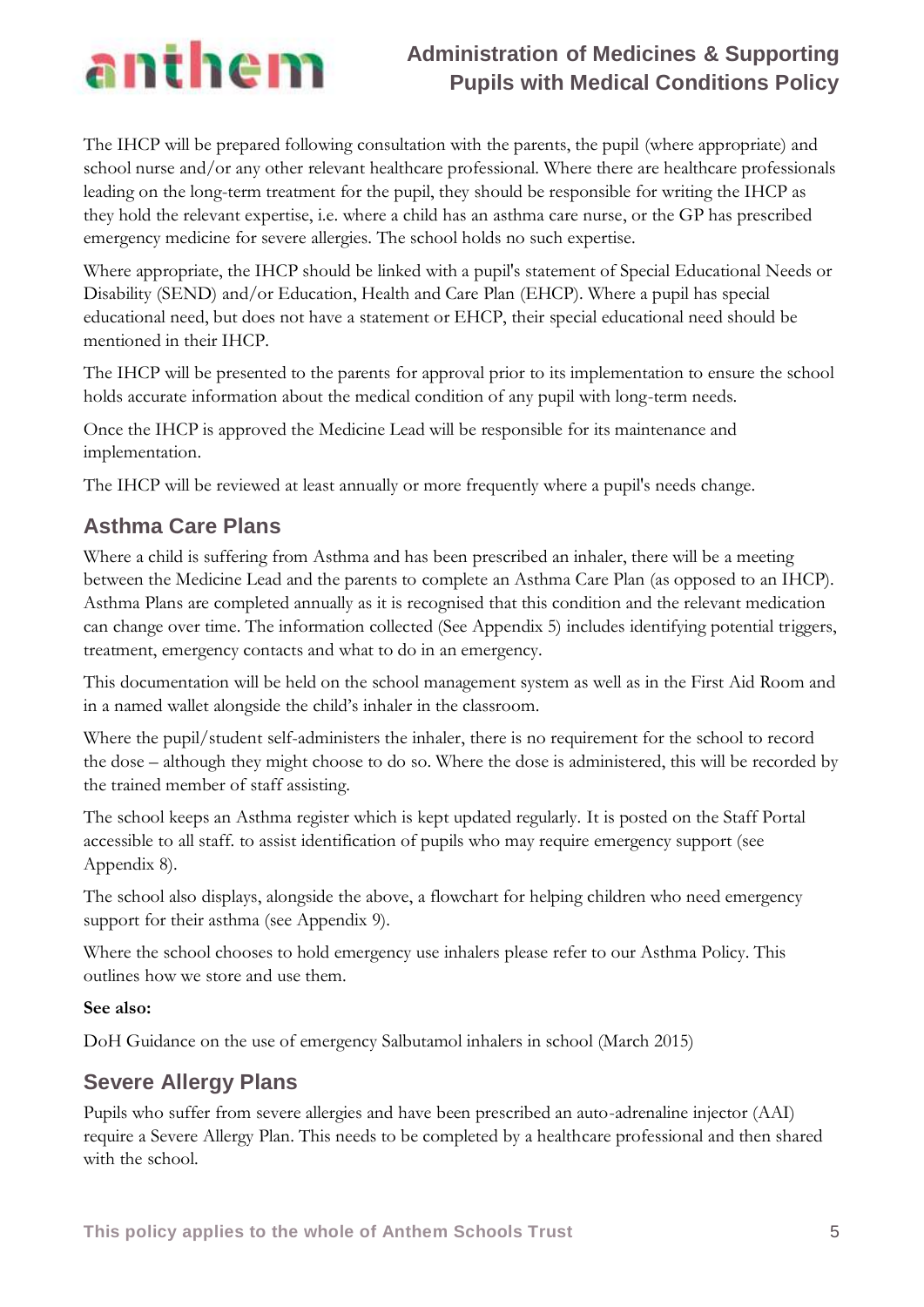## **Administration of Medicines & Supporting Pupils with Medical Conditions Policy**

All school staff involved in supporting this pupil are trained by the healthcare professional in the correct use of the AAI and the procedures required to deal with an emergency situation.

A register of these pupils and their photos are displayed on the Staff Portal along with their Severe Allergy Plan (under data protection criteria) and the procedures for recognising and managing anaphylaxis. (Appendix 12)

AAIs will not be administered to anyone unless they have been prescribed this medication and have written permission from their parents for its use (for anyone under the age of 16).

#### **If someone appears to be having a severe allergic reaction (anaphylaxis), you MUST call 999 without delay, even if they have already used their own AAI device or a spare one.**

In the event of a possible severe reaction in a pupil who does not meet these criteria, emergency services (999) should be contacted and advice sought from them as to whether administration of the spare AAI is appropriate (see Appendix 10).

In the case where emergency services are required, those dealing with the incident should clearly pass this message onto office staff, who will call for the ambulance straight away, and then inform leadership. The ambulance should be called *before* parents are contacted. A **designated first aider** should remain with the child until the ambulance arrives.

In the case that a child needs to be assessed at a hospital then parents should be contacted immediately. If the child's contacts cannot be reached, then a member of the leadership team and a first aider should transport the child to hospital. Office staff should continue to attempt to contact family members.

The incident needs to be recorded according to the Health and Safety Policy and the Incident Matrix needs to be followed.

Our school holds emergency use auto adrenaline injectors (AAIs) for use when the pupil's own AAI fails or is not available. We use these only on pupils who have a diagnosis of severe allergic reactions/anaphylaxis and where we have parental consent to use these. These are sourced from our local pharmacy via a letter from the Headteacher on the school letterhead.

These emergency AAIs are held in Reception, known to all staff. See Appendix 13 for the AAI kit contents.

### **See also**

DoH Guidance on the use of auto-injectors in school (September 2017).

## **Information about pupils with medical needs**

Any information (IHCPs/Asthma Plans/Severe Allergy Plans etc.) about any of our pupils who require additional support for health and wellbeing is stored on the school's secure management system and updated regularly (as condition or medicines change) as well as annually. Any information is dated in order to ensure that current details are followed.

Photo boards of pupils/students with medical conditions will be displayed on the Staff Portal for easy identification of emergency needs.

All IHCPs and plans are stored near to the medication required in order that the doses given are recorded immediately the medication is given.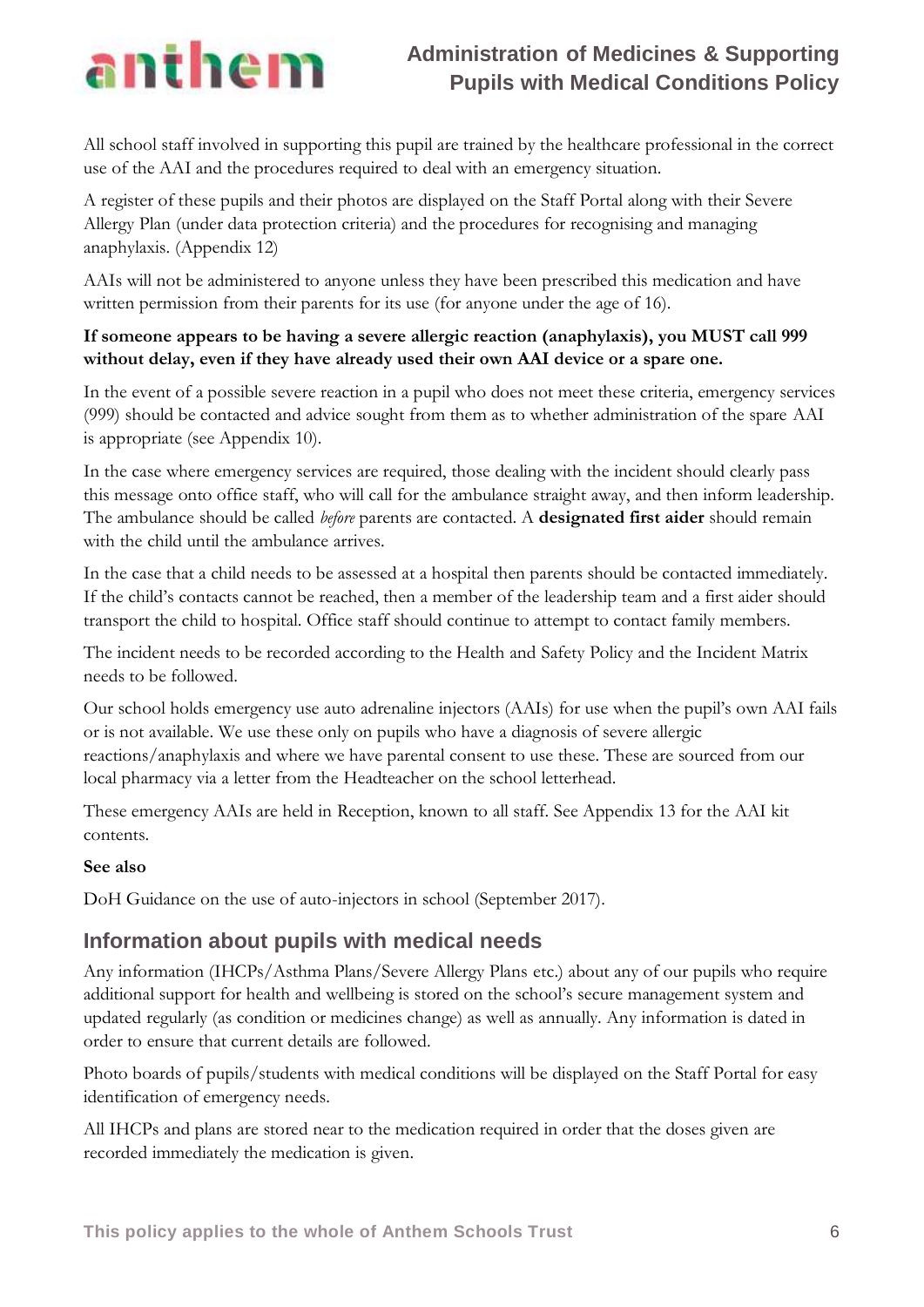## **Administration of Medicines & Supporting Pupils with Medical Conditions Policy**

All such documentation is stored with good data protection practice in mind.

# **Training**

The school will ensure that there are members of staff who are appropriately trained to manage medicine as part of their duties. Staff must not give medication or undertake healthcare procedures without appropriate training. As a result, all staff will receive training in school procedures for supporting pupils with medical needs as part of safeguarding children.

The School Matron is responsible for the administration of medicine and the arrangements for pupils with medical conditions within the school. He/she will delegate duties as appropriate to the School Matron and other named members of staff who have received appropriate training.

The School Matron will ensure that all staff are supervised where appropriate. Any staff responsible for the administration of medicine will have access to pupils' IHCPs.

Relevant members of staff will receive appropriate training and support from the school nurse and/or a qualified health professional, including training on the side effects of medication and what to do if they occur. If the administration of medication involves technical, medical or other specialist knowledge, appropriate individual training tailored to the individual pupil will be provided to appropriate staff by the school nurse and/or a qualified health professional, where appropriate.

The school nurse and/or qualified health professional will provide written confirmation that the member of staff is proficient in the procedure which is set out in Appendix 6.

Staff **must not** give prescription medicines or undertake health care procedures without appropriate training. For the avoidance of doubt, a first aid certificate **does not** constitute appropriate training in supporting pupils with medical conditions.

The school engages the following health professionals to train and assist school staff in dealing with medical conditions and administering medicine:

School Health Nurses, Specialist Community Public Health Practitioner

All staff will be made aware of the terms of this policy and the school's arrangements for supporting pupils with medical conditions and their role in implementing the terms of this policy.

All new starters will be made aware of the terms of this policy during their induction.

## **Insurance**

Oxford Spires Academy will ensure that there is adequate insurance in place which appropriately reflects the level of risk at the school. The Trust maintains records of the RPAs for the school. This can be checked with the Procurement and Contracts Manager at the Trust.

All staff who are required to administer medicines or to provide support to pupils with medical conditions are covered by the school's liability insurance. A copy of the relevant insurance policy is available to all staff on request.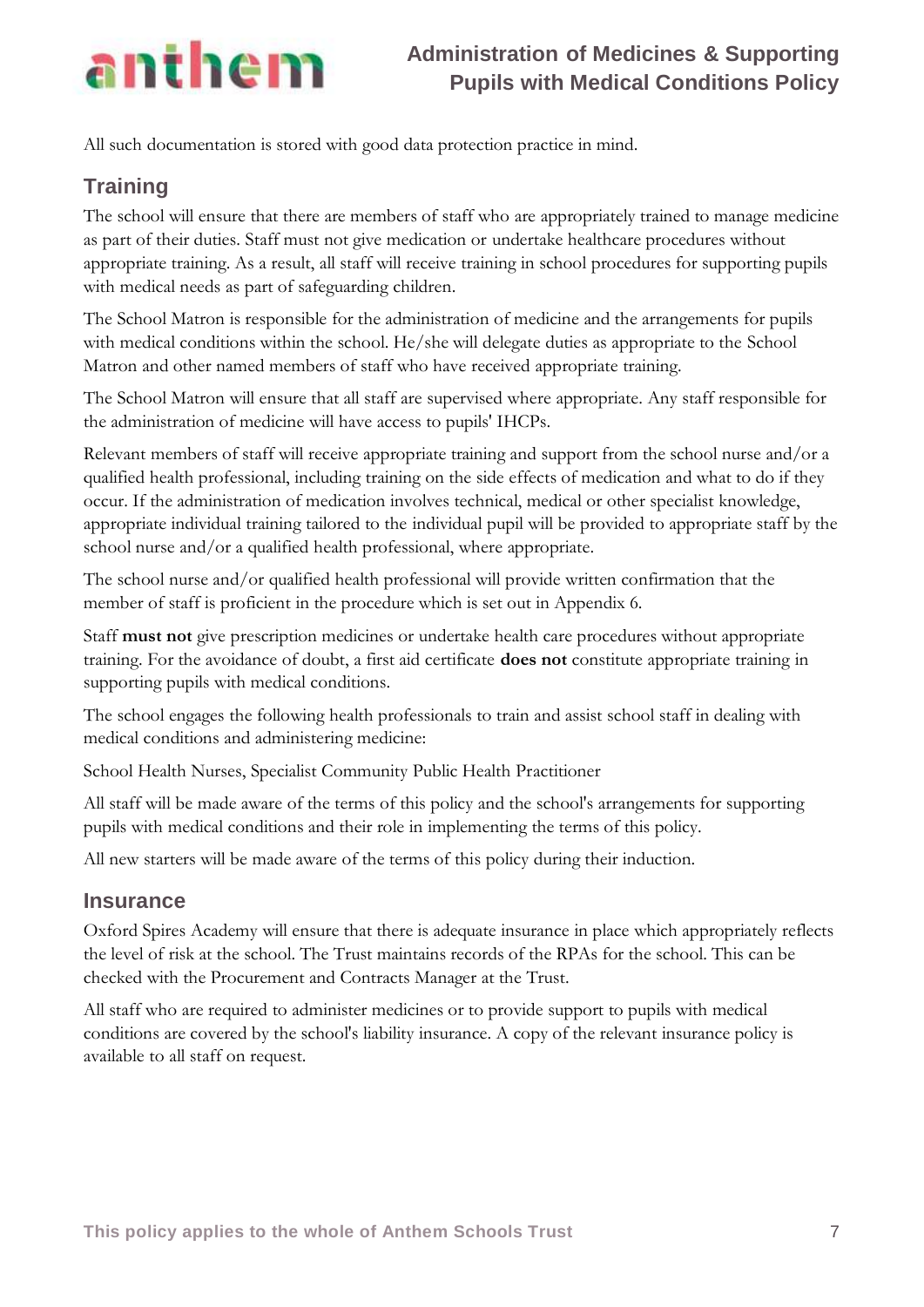## **Medical records and consent**

Parents of all pupils at the school are required to complete the relevant parental agreement to administer medicine before medication is administered to their child. The document they sign will be dependent on the needs of the child and the types of support required.

Where school staff administer medicines in accordance with a medical plan or written agreement with parents (i.e. Appendix 4), all doses given will be recorded and countersigned by a witness.

Staff administering medicines will sign the relevant records: Appendix 4 for short term medicines or at the back of the IHCP or Asthma plan, whichever is relevant to the case, **each time** a medicine is administered. Written records of all medication administered to every pupil are retained by the Medicines Lead and relevant records can be provided, subject always to the law on data protection, to parents on request. These records are regularly reviewed by the Medicines Lead.

## **Prescription and non-prescription medication**

As a general rule, staff will not administer any medication that has not been prescribed for that particular pupil by a doctor, dentist, nurse or pharmacist.

Staff may only administer certain non-prescription medication such as pain and fever relief under the restrictions mentioned previously, if the parents have already provided their written consent for this to happen in relation to specific medicines and only if there is a health reason to do so. Parents will be asked to sign Appendix 4 to confirm their agreement to staff administering such medication over a short duration and to confirm that the pupil has not suffered an adverse reaction to the medication in the past.

### **No pupil shall be given medicine containing aspirin unless prescribed for that particular pupil by a doctor.**

## **Self-medication**

The school recognises that pupils should be allowed to carry their own medicines and relevant devices (such as inhalers) according to their age, maturity and the impact/effects of the medication on others, wherever possible, or should be able to access their medicines for self-medication quickly and easily. This will be agreed upon in the IHCP or Asthma Plan.

Following consultation between the school, parents and the pupil, a pupil will be permitted to store and carry their own medication if in the opinion of the Medicines Lead they are sufficiently competent to do so. This will be reflected in a pupil's IHCP.

The school will also consider the safety of other children and medical advice from the prescriber in respect of the pupil in reaching this decision. There is no requirement for staff to record doses of inhalers that have been self-administered but school may choose to record this information for monitoring purposes.

Pupils will be made aware the medication is strictly for their own personal use and it should not be passed to any other pupils under any circumstances, and to do so is a breach of school rules.

Pupils are required to hand medication into reception or directly to the Medicine Lead for supervision while taking their medication.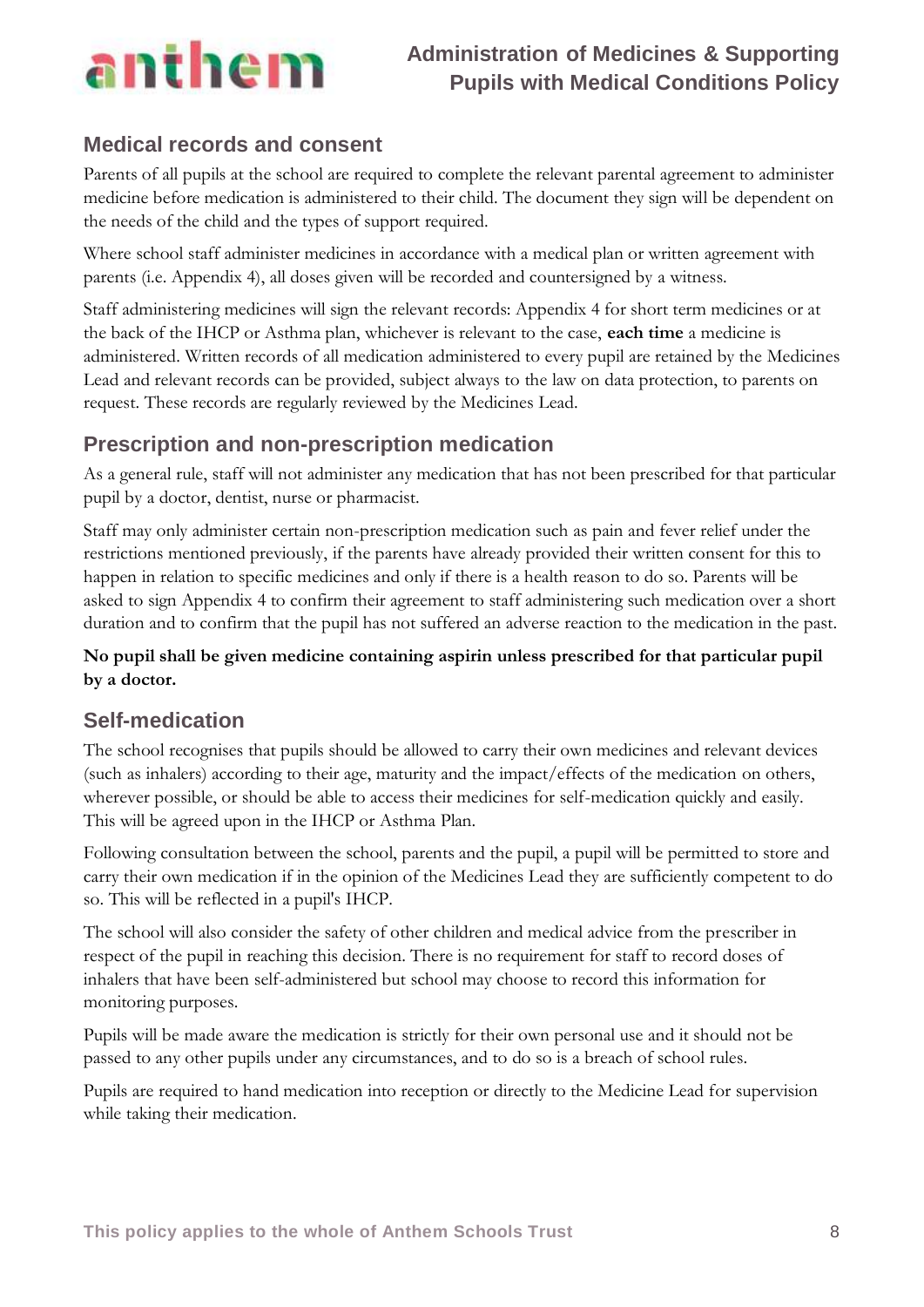## **Administration of Medicines & Supporting Pupils with Medical Conditions Policy**

## **Administration of medication**

Where a pupil requires supervision to take their medication or where such medication will be administered by staff, pupils receiving medication should be made aware of when and where they should attend at the prescribed times during the course of the medication to receive their treatment.

The child will attend the School Matron's office, accompanied where appropriate by a member of the pastoral staff/teaching assistant. The school Matron will supervise the taking of any such medications.

All medicines supplied to the school by parents must be provided in the original container as dispensed by the pharmacist and include the prescriber's instructions for administration.

**Before** providing the medicine to the pupils, staff administering medication will check:

- the pupil's full name
- the name of the medication
- the name of the child on the label
- the prescribed dose
- $\bullet$  the expiry date
- the method of administration
- the time/frequency of administration
- any side effects
- the written instructions on the container
- when any previous dose was given

In order to avoid any errors, the name and the dose will be checked by another member of staff and the record of the dose countersigned by them.

If staff are in any doubt over the procedure, including where a child might be sick after taking medication, to be followed, the parents will be contacted before action is taken.

If a pupil refuses their medication, Staff will record this and report to parents as soon as possible.

No member of staff will administer more than the stated dose in the time period stated for any reason. (This **does not** include the emergency use of inhalers or auto-adrenaline injectors for those with IHCPs for these medical conditions).

## **Storage of medication**

Medicines are always securely stored in accordance with individual product instructions.

The school will carry out a risk assessment to consider any risks to the health and safety of the school community and put in place measures to ensure that identified risks are managed and that medicines are stored safely.

Non-emergency medicines will be stored in a locked cupboard with the key readily available at all times, not easily accessible by pupils.

Where such medicines need refrigeration, the medicine will be put in a sealed plastic container, particularly necessary if the fridge also contains food.

All medicines shall be stored in the original container in which they were dispensed, together with the prescriber's instructions for administration.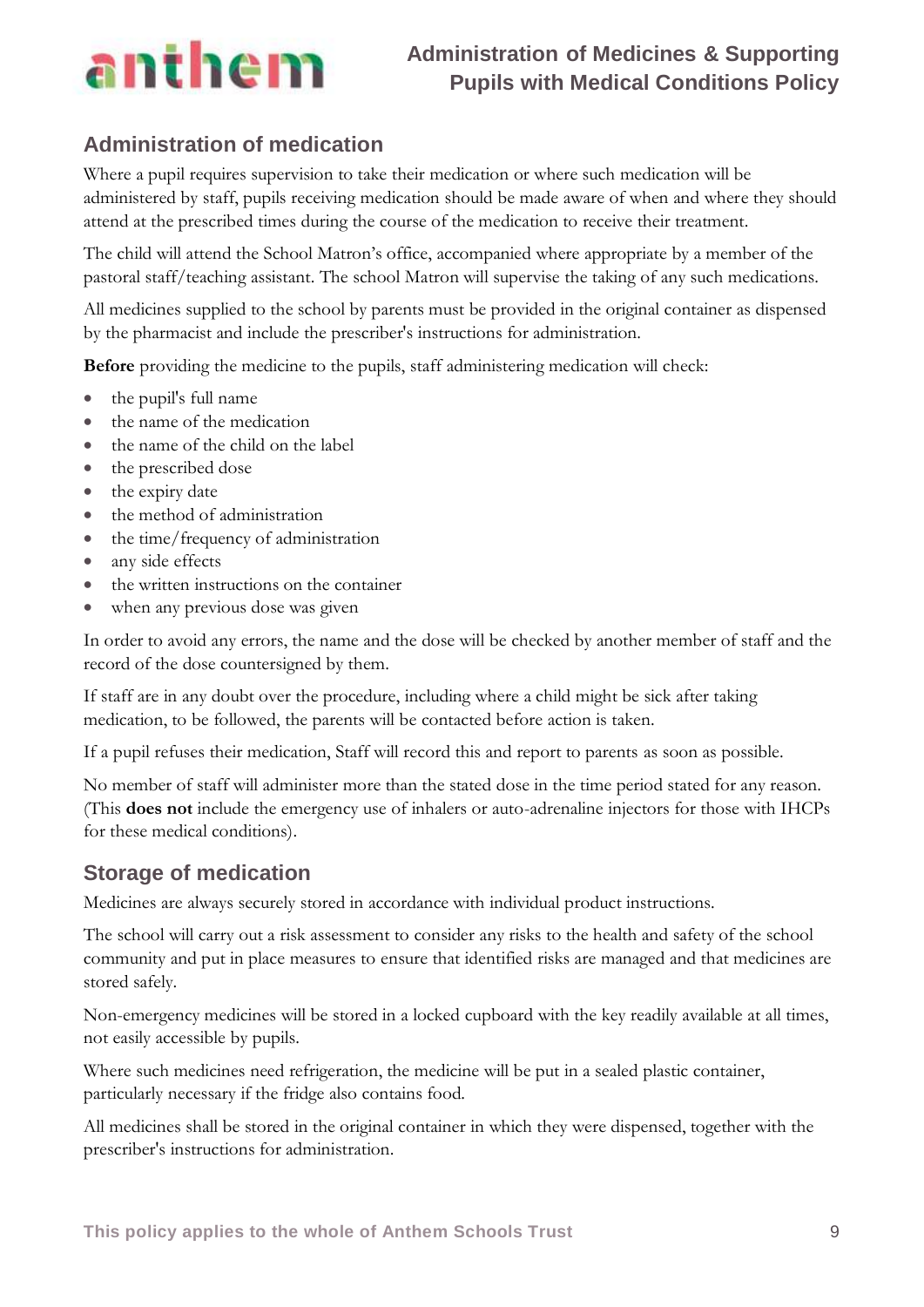.

# **Administration of Medicines & Supporting Pupils with Medical Conditions Policy**

Medicines other than inhalers, unless otherwise specified in an IHCP, will be kept in the Reception.

Emergency medication such as inhalers, adrenaline pens and blood glucose testing meters will be kept in the pupil's bag in order to be easily accessible. They will not be locked away to ensure quick access in emergency. In order to ensure safety of classmates and avoid misuse of equipment, staff will instruct the whole class about the equipment, why it is vital to the pupil, where it is kept and how they need act.

Pupils who do not carry and administer their own medication understand which members of staff will administer their medication.

If a pupil is prescribed a controlled drug, unless otherwise agreed as part of an IHCP, it will be kept in safe custody in a locked, non-portable container and only named staff and the pupil will have access. A record of any doses used, and the amount of the controlled drug held at the school will be maintained.

Those pupils who are permitted to possess a controlled drug will be advised that it is an offence to pass the drug to any other person for use.

Parents should collect all long-term medicines belonging to their child at the end of each term and are responsible for ensuring that any date-expired medication is collected from the school.

## **Safe disposal of medicines and medical equipment**

Medicines which are out of date will be returned to the parents for them to dispose of/returned to our local pharmacy with whom we have an agreement.

Sharps/needles etc. are disposed of in the Sharps bins provided by the local health authority on diagnosis of the pupil/student. Disposal of the sharps bins are through the free local authority refuse arrangements which are: 01865 249811 (Oxford City Council)

## **Emergency procedures**

In the event of an emergency related to the administration of medicine, the Medicines Lead should be called as soon as possible, if not already present. If he/she does not consider that he or she is able to deal with the presenting condition, then they should continue any first aid or medical procedures being provided whilst another person summons emergency medical care. This does not, however, affect the ability of any person to contact the emergency services in the event of a medical emergency. Staff should always dial 999 for the emergency services in the event of a serious medical emergency before implementing the terms of this policy and make clear arrangements for liaison with the ambulance services on the school site.

All action taken should reflect the details outlined and agreed in the pupil's/student's IHCP if one is in place. A checklist for contacting the emergency services can be found in Appendix 10.

## **Off-site visits and sporting events**

The school actively supports all pupils with medical conditions to access and enjoy the same opportunities at the school as any other pupil, which includes ensuring that they are able to take an active role in school trips and sporting activities, unless it is contraindicated by a medical professional involved in a pupil's care (such as his or her GP).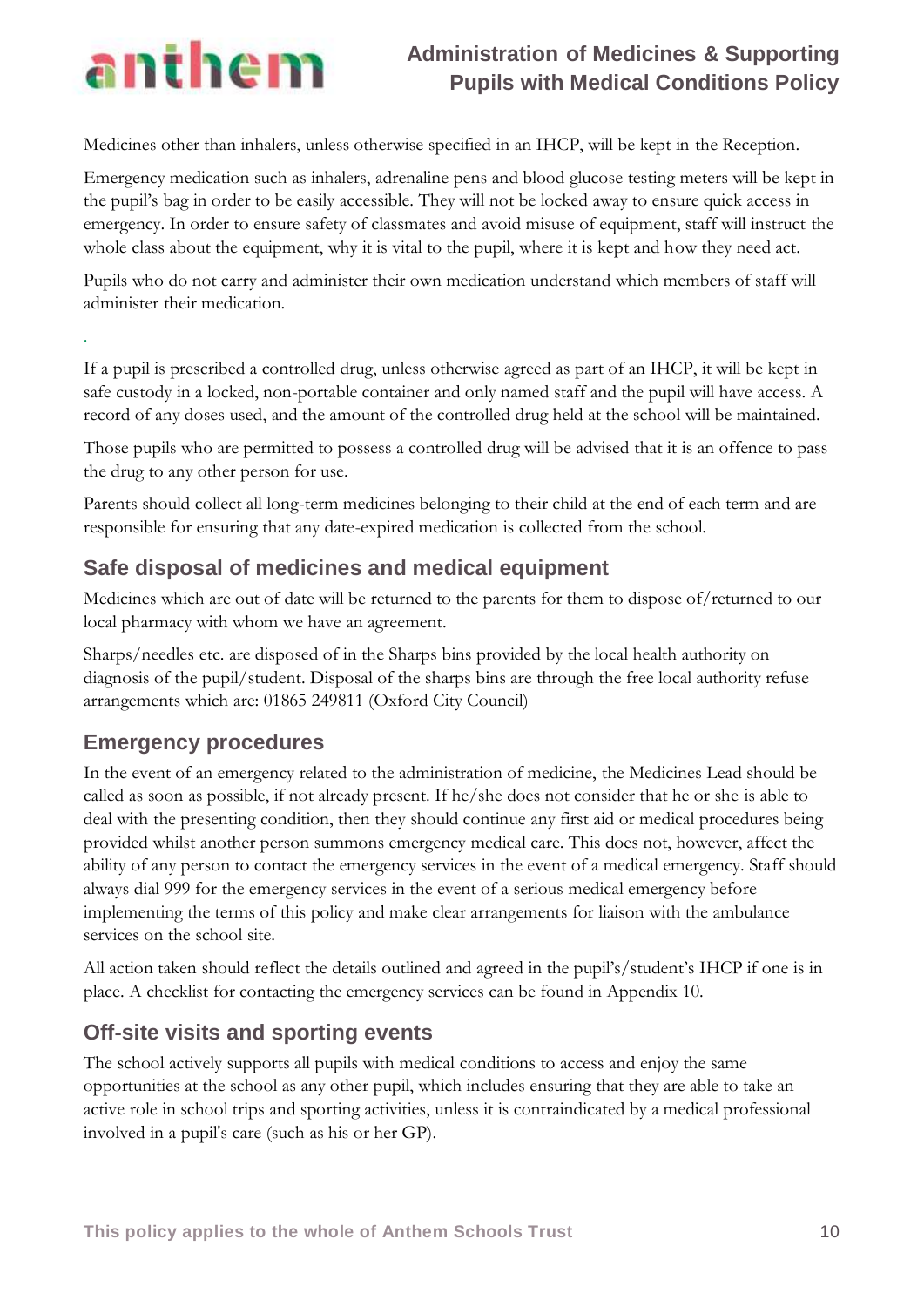## **Administration of Medicines & Supporting Pupils with Medical Conditions Policy**

If a pupil attending an off-site visit or sporting event cannot self-medicate, they will be accompanied by a member of staff who has received appropriate training to administer the medication in accordance with this policy. Any treatment or action required will be documented in the Risk Assessment for the visit.

All pupils requiring preventative medicine (particularly for sport), if sufficiently competent to selfmedicate, are responsible for carrying their medication with them. If not sufficiently competent, a member of staff shall carry the medication, individually labelled, along with the written agreement/plan. All doses administered by staff will be recorded on the plan/record.

Secure storage for medicines will be available at all short-term accommodation used by the school.

(See Educational Visits Policy).

## **Absence due to long term health needs**

It is our intention that every pupil/student on our role has the offer of good quality education. Where the education of a pupil/student is interrupted as a result of being unable to attend school for a period of time due to health needs, we will work with the Local Authority and Health Care Practitioners/Hospital to ensure that the pupil/student's individual needs, including social and emotional, are met.

This applies to children who cannot attend school at all or can only attend intermittently.

The school will contact the LA as soon as it becomes clear that the child will be away from school for 15 days (30 sessions) or more consecutively or cumulatively.

The school will liaise with the Local Authority, as soon as the need becomes apparent, with a view to deciding the best course of action or provision.

The school will:

- Appoint a Lead contact to maintain regular communication with the child, the LA and the parents/carers
- Liaise with external teaching support in order to minimise the effect of the absence on the child's attainment and ensure effective reintegration through contributing to the education plan
- Ensure that any alternative education providers used will have the appropriate safe recruitment checks in place
- Maintain the child on role during this period
- Contribute to an individually tailored reintegration plan

(See guidance document: "Ensuring a good education for children who cannot attend school because of health needs" Statutory guidance for local authorities January 2013 for more details.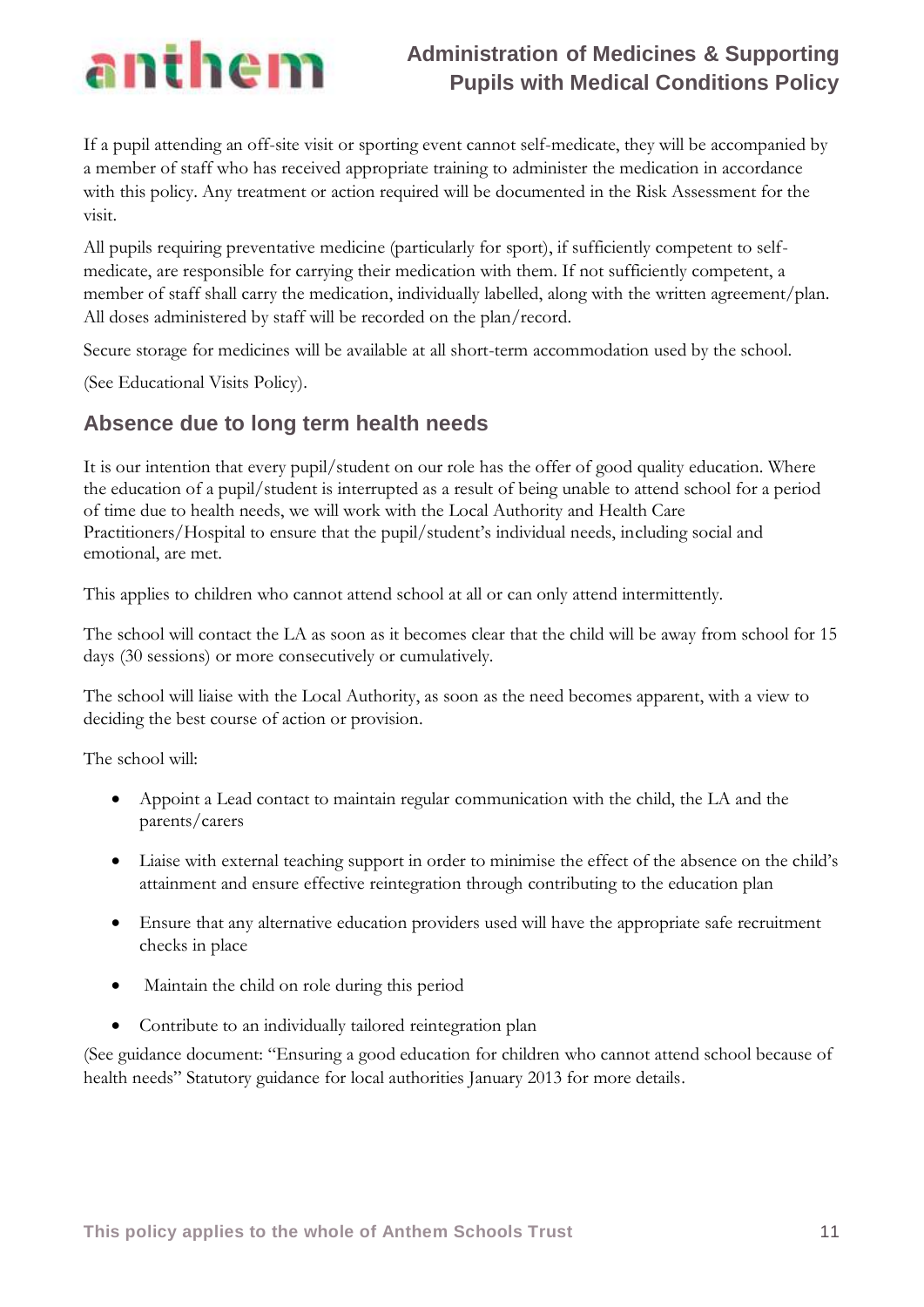## **Administration of Medicines & Supporting Pupils with Medical Conditions Policy**

# **Unacceptable practice**

Staff should use their discretion and training with regard to each individual pupil's medical needs, by reference to their IHCP and/or EHCP, as appropriate.

However, staff should be aware that the following practices are generally unacceptable:

- Preventing access to medication and relevant devices (such as inhalers), where this is reasonably required.
- Preventing the administration of agreed medication.
- Assuming all pupils with the same conditions require the same treatment.
- Ignoring the views of the pupil or their parents; or ignore medical evidence or opinion (although this may be challenged).
- Frequently sending pupils with medical conditions home or preventing them from taking part in normal school activities, unless this is provided for in their IHCP/EHCP or by their medical advisors.
- Sending unwell pupils unaccompanied to the school office or medical room.
- Penalising pupils for their attendance record, if their absences are related to their medical condition (e.g. hospital appointments).
- Preventing pupils from drinking, eating or taking toilet or other breaks when required to enable them to manage their medical condition effectively.
- Requiring parents, or otherwise making them feel obliged, to attend the school to administer medication or otherwise provide medical support to their child during the school day.
- Preventing pupils from participating in or creating unnecessary barriers to children participating in all aspects of school life, including school trips.

# **Complaints**

If parents or pupils are dissatisfied with the medical support provided at the school, they should raise these in the first instance with the Headteacher.

If the Headteacher cannot resolve the issue, then a formal complaint can be raised via the school's complaints procedure.

# **Safeguarding**

Where there are any concerns about a child's wellbeing, including frequent use of medication, staff will speak with the Designated Safeguarding Lead or their Deputy about such concerns. (Refer to the Child Protection Policy and Safeguarding Policy for procedures).

# **Staff medicines**

Where staff are taking medication for their own medical conditions, these will be stored securely, locked away, and out of reach of children. We are aware of the serious implications of children accessing medicines not prescribed for them. The arrangements for this school are that staff will keep all personal medication in the staff room (not accessible to children) and will only bring such medication that is necessary for the working day.

If staff are taking medication which may affect their ability to care for children, they must seek medical attention and speak with their line manager.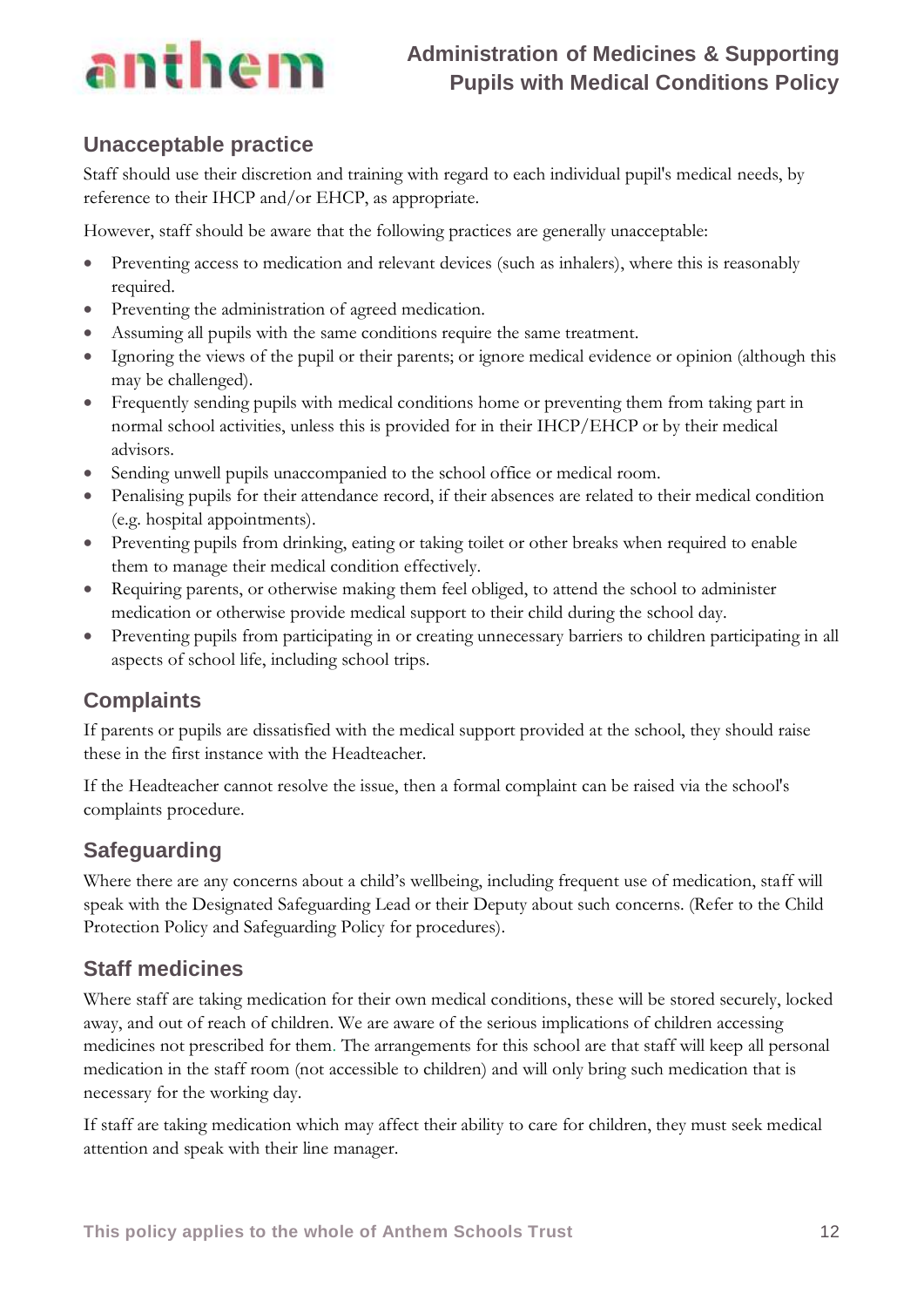

## **Review**

This policy will be reviewed by the Trust every two years and its procedures will be reviewed and updated by the Headteacher on an annual basis.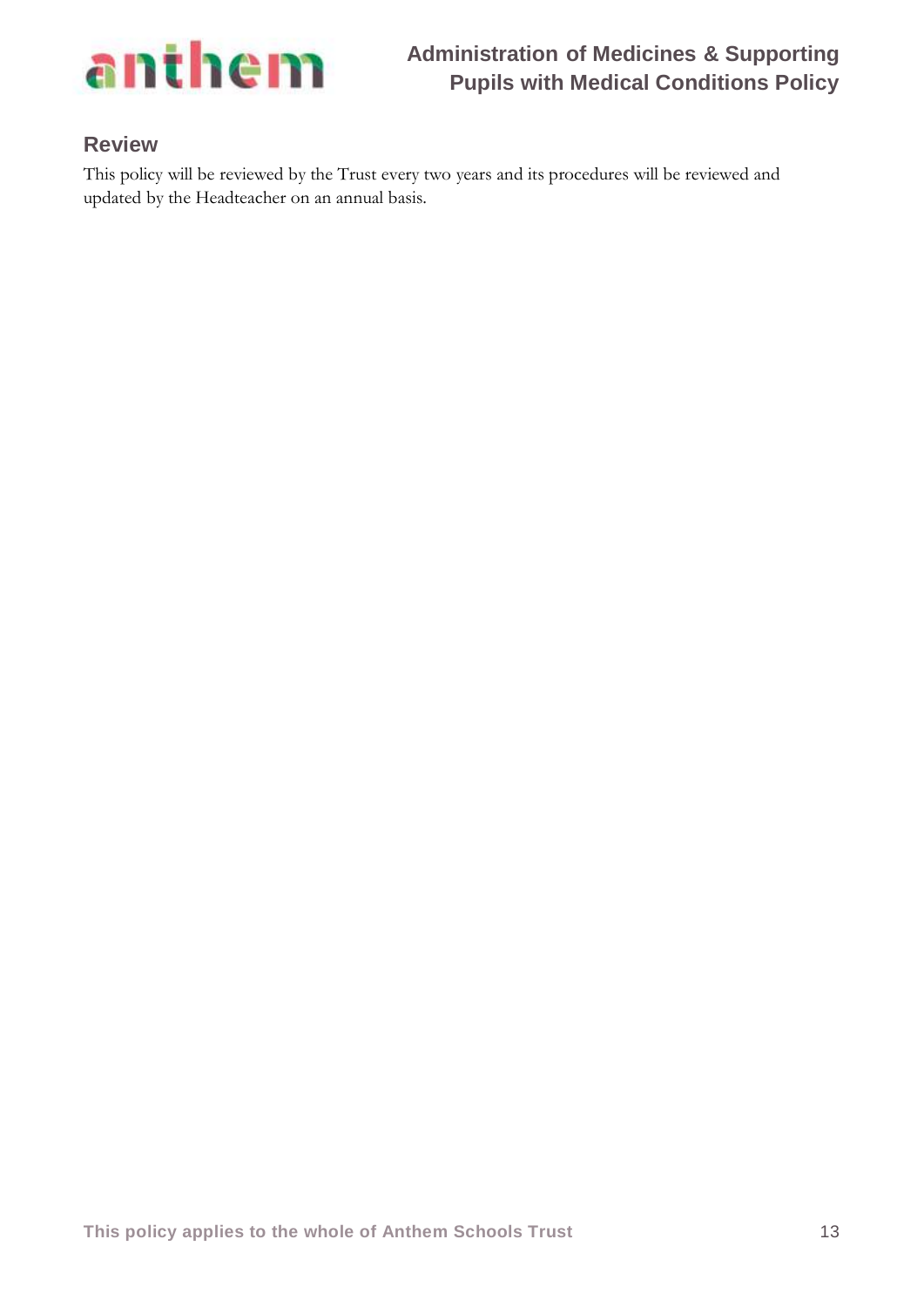

## **Appendix 1: Model process for developing Individual Health Care Plans**

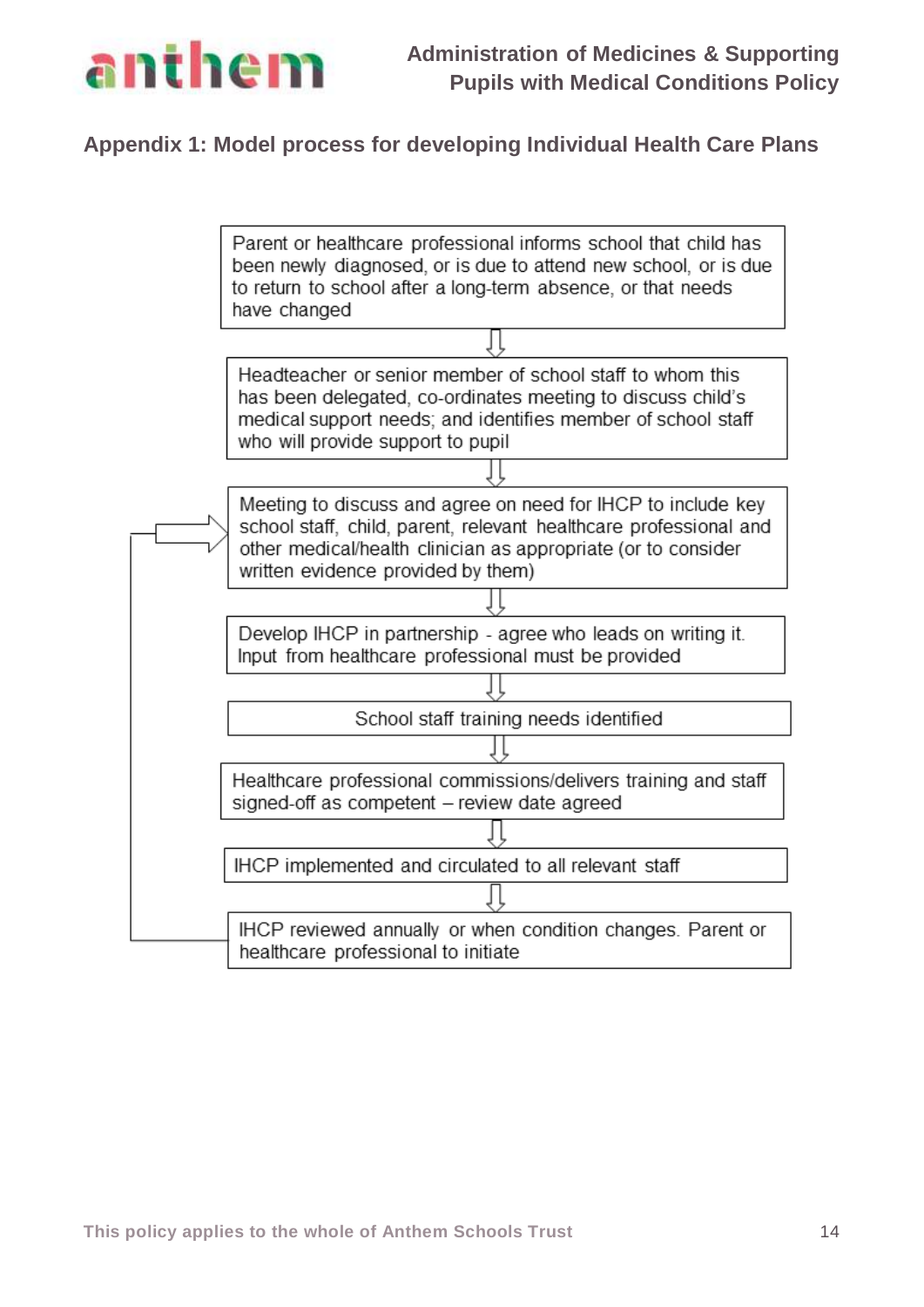## **Appendix 2: Checklist when receiving medicines**

| $\mathbf{1}$   | Is this a fourth dose? If YES go to Q3. If NO go to Q2                                                                                                                   |
|----------------|--------------------------------------------------------------------------------------------------------------------------------------------------------------------------|
| $\overline{2}$ | If not, why does it need administering in school?                                                                                                                        |
| 3              | Has it been prescribed by a doctor, dentist, nurse or pharmacist?<br>If YES go to Q4. If NO go to Q5                                                                     |
| $\overline{4}$ | Is it in the original packaging?**<br>Does it have the Pharmacist's name, address, telephone number and logo?<br>If no logo, phone the pharmacy $-$ do not administer.)1 |
| 5              | Does it have the child's name and date of birth stated clearly on the packaging<br>(and contents $-$ if a bottle)?                                                       |
| 6              | Does the content match the container in name and dose size?<br>(i.e. 200mg Paracetamol not 500mg).                                                                       |
| $\overline{7}$ | Is it in date?                                                                                                                                                           |
| 8              | Where does it need to be stored?                                                                                                                                         |
| 9              | Who brought the medicine in to school?                                                                                                                                   |
| 10             | Who will be collecting the medicine at the end of the day? (Not the child)                                                                                               |
| 11             | Has an administering medicines consent form or an IHCP been completed?                                                                                                   |

*\*\* Note if Insulin, this may not be in the original container but might be in the form of pen or pump.* 

| Type of                                         | Long-term<br>medicines                                                                                      | Short-term<br>medicines                                                    | Asthma Plan                    | <b>Allergies</b>                                                                                                                                                                                |
|-------------------------------------------------|-------------------------------------------------------------------------------------------------------------|----------------------------------------------------------------------------|--------------------------------|-------------------------------------------------------------------------------------------------------------------------------------------------------------------------------------------------|
| permission/<br>medical<br>record to<br>complete | Appendix 3 IHCP                                                                                             | Appendix 4<br>Agreement for<br>school to<br>administer<br>medicines/record | Appendix 5<br>Asthma Care Plan | 1. Specific allergy<br>treatment plan<br>2. Generic allergy<br>plan i.e. not severe                                                                                                             |
| Who<br>completes it                             | SENCO - if linked<br>to SEN<br>Health Care<br>Professional<br>involved<br>Other designated<br>member of SLT | Parent                                                                     | Parent<br>with class teacher   | 1. Health Care<br>professionals (who<br>train relevant<br>school staff to<br>administer required<br>medicine)<br>2. Parents with<br>school<br>Appendix 4 or<br><b>IHCP</b> depending<br>on need |
| Types of<br>illnesses/<br>medication            | Epilepsy<br><b>Diabetes</b><br>Cystic Fibrosis<br>Chronic Fatigue<br>Arthritis<br>Coeliac Disease           | Pain<br>Fever<br>Antibiotics                                               | Asthma-<br>use of inhalers     | Allergies to food,<br>animals etc.                                                                                                                                                              |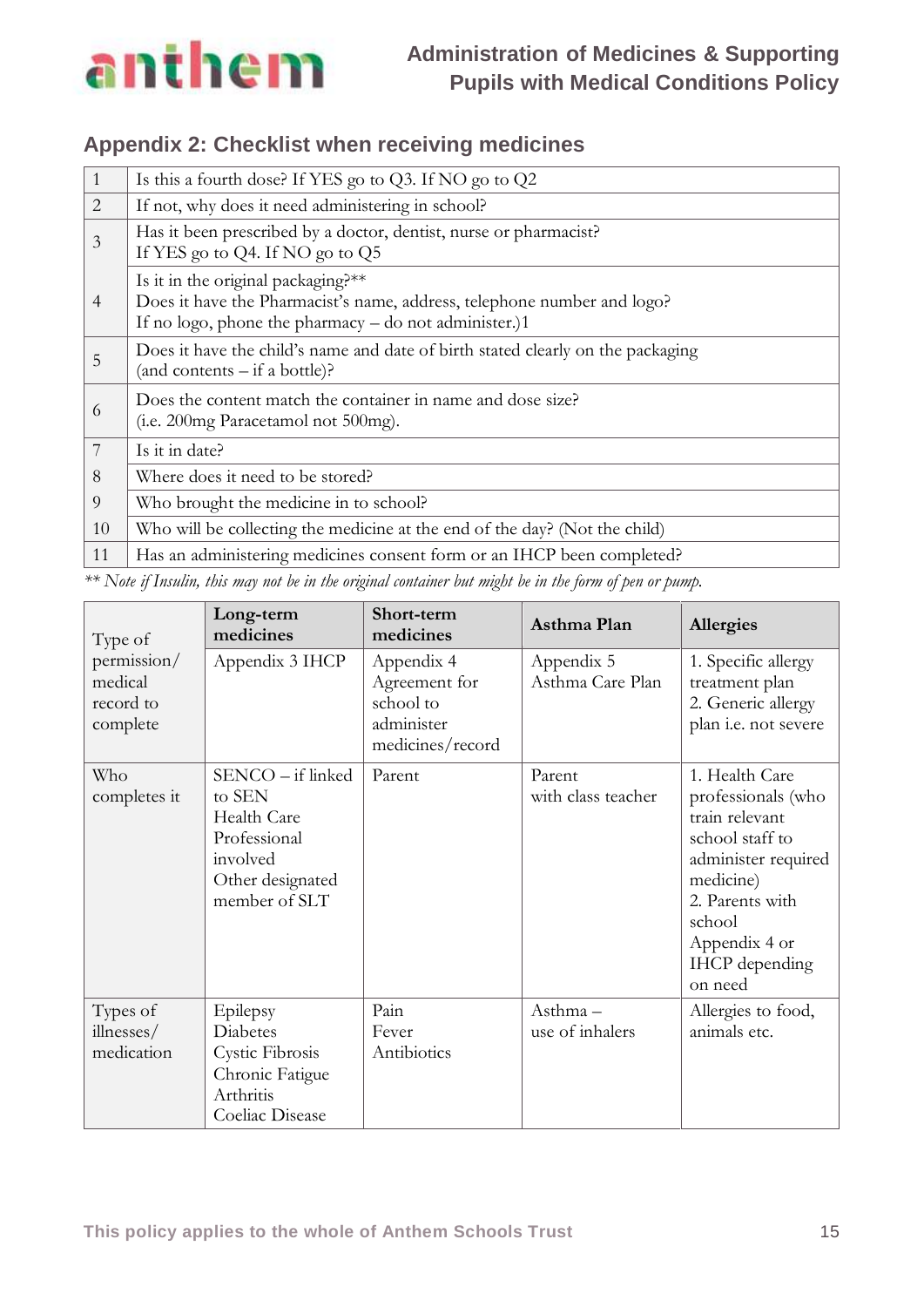

## **Appendix 3: Individual Healthcare Plan (IHCP)**

*Place on school letterhead or insert school name and logo*

| Child's name                   |  |
|--------------------------------|--|
| Photo*                         |  |
| *If parents give consent       |  |
|                                |  |
|                                |  |
|                                |  |
| Class/Form                     |  |
| Date of birth                  |  |
| Age                            |  |
| Medical diagnosis or condition |  |
| Date of plan                   |  |
| Date of plan review            |  |

| <b>Family contact information: FIRST contact</b> |  |  |
|--------------------------------------------------|--|--|
| Full name                                        |  |  |
| Relationship to child                            |  |  |
| Phone number (work)                              |  |  |
| Home                                             |  |  |
| Mobile                                           |  |  |
| Address, if different to child                   |  |  |
|                                                  |  |  |
|                                                  |  |  |

| Family contact information: SECOND contact |  |  |
|--------------------------------------------|--|--|
| Full name                                  |  |  |
| Relationship to child                      |  |  |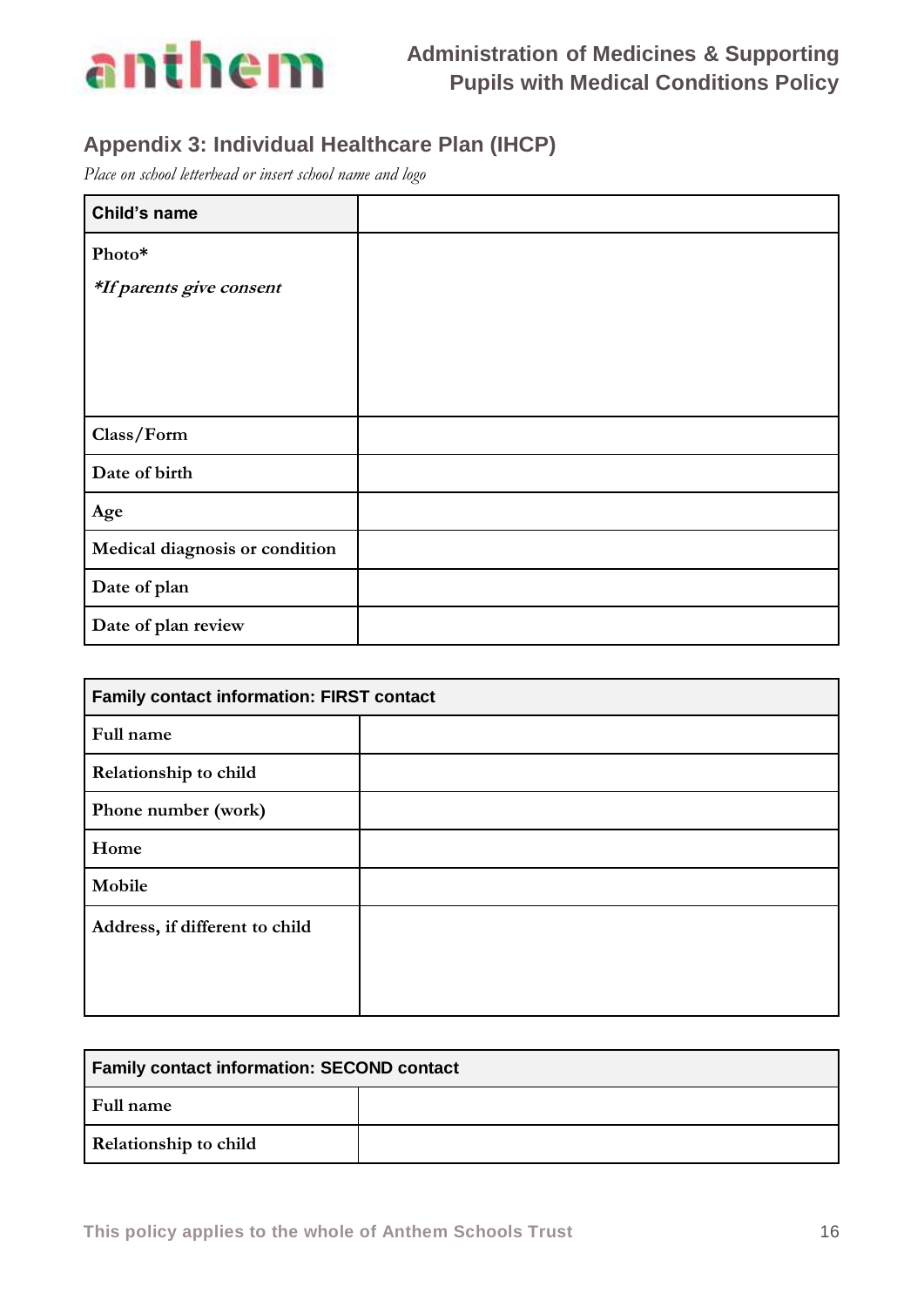

| Phone number (work)            |  |
|--------------------------------|--|
| Home                           |  |
| Mobile                         |  |
| Address, if different to child |  |

| <b>Clinic/Hospital Contact/Pharmacy</b> |  |  |
|-----------------------------------------|--|--|
| Name                                    |  |  |
| Role                                    |  |  |
| Contact number                          |  |  |

| <b>GP</b>             |  |  |
|-----------------------|--|--|
| Name                  |  |  |
| Surgery/Practice      |  |  |
| <b>Contact number</b> |  |  |

| <b>School</b>                                                                           |  |
|-----------------------------------------------------------------------------------------|--|
| Who is responsible for providing<br>support in school?                                  |  |
| What are the expectations of the<br>role? (even if the child is self-<br>administering) |  |
| Who will cover this role if they<br>are absent?                                         |  |

| <b>Medical needs</b>                               |  |  |
|----------------------------------------------------|--|--|
| What are the medical needs?                        |  |  |
| What are the symptoms<br>experienced by the child? |  |  |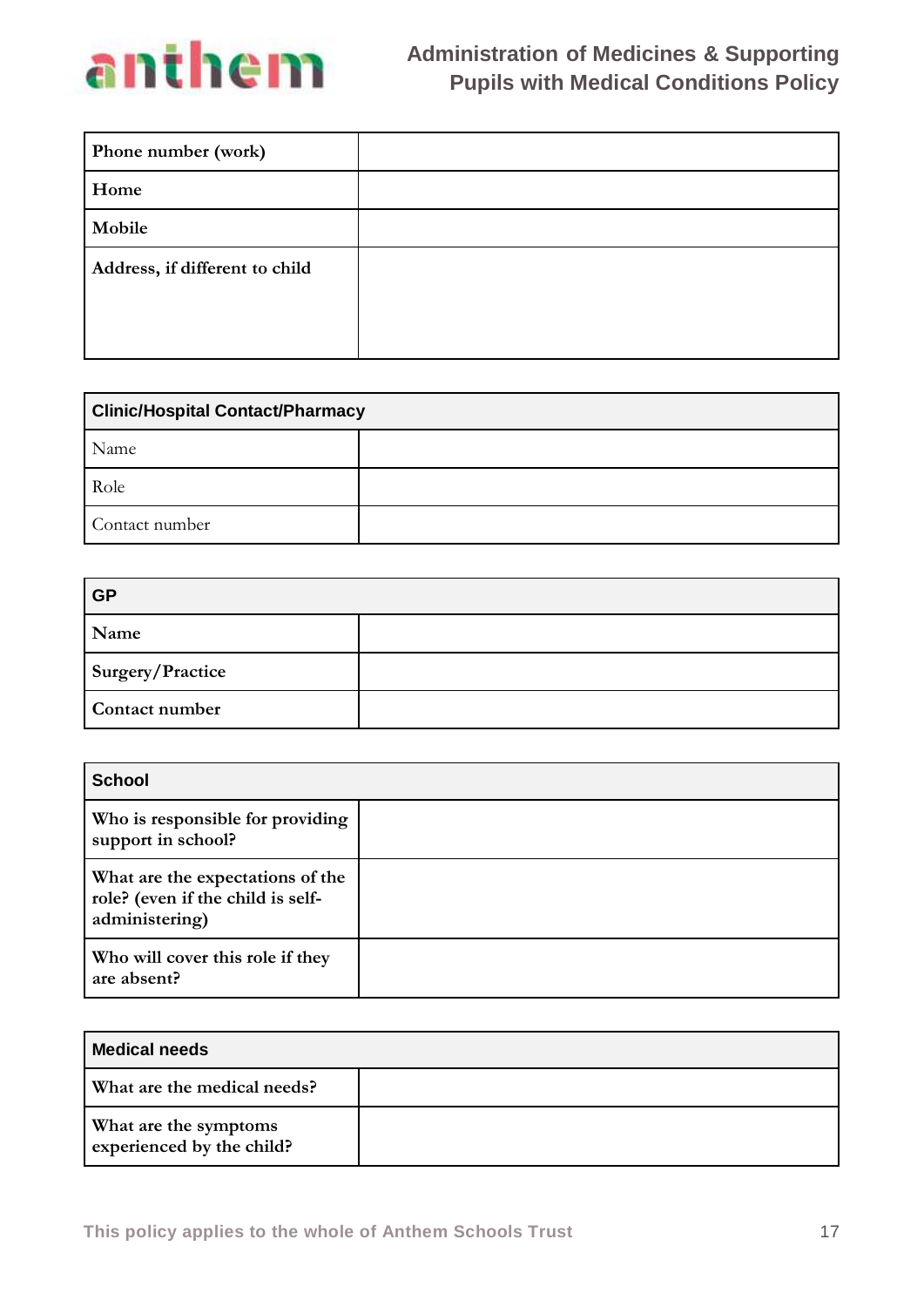

| What are the signs that can be<br>seen that are an indication of the<br>child being unwell? |  |
|---------------------------------------------------------------------------------------------|--|
| What can trigger an incident?                                                               |  |
| Is treatment required?<br>If so, what treatments are<br>needed?                             |  |
| What equipment/device is<br>required?                                                       |  |
| Where is this stored?                                                                       |  |
| Where will treatment be<br>administered?                                                    |  |

| <b>Medication</b>                                                                             |  |
|-----------------------------------------------------------------------------------------------|--|
| Name of medication                                                                            |  |
| Dose                                                                                          |  |
| Time the dose is to be taken                                                                  |  |
| Method of administration<br>(including 'with water' etc.)                                     |  |
| Side effects                                                                                  |  |
| Contraindications (any<br>circumstances in which the<br>medicine should not be given)         |  |
| What other medication are they<br>on?                                                         |  |
| Who is administering the<br>medicine?<br>(including who is supervising<br>self-administering) |  |
| Have they been appropriately<br>trained? (Give date)                                          |  |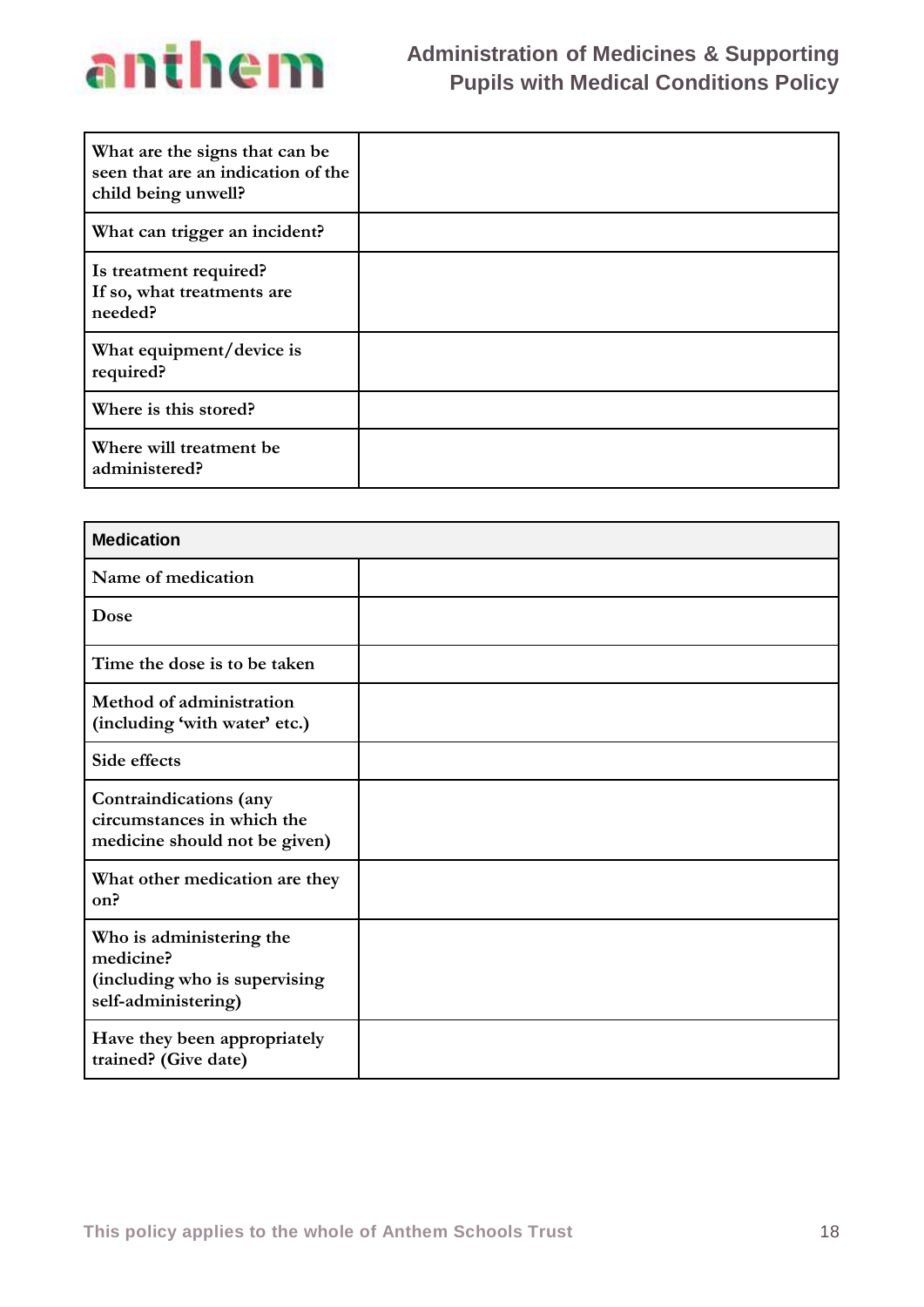

| Which other staff have been appropriately trained to administer<br>medicine (in case of absence or on school visits)? | When? |
|-----------------------------------------------------------------------------------------------------------------------|-------|
| Name                                                                                                                  | Date  |
| Name                                                                                                                  | Date  |
| Name                                                                                                                  | Date  |

**Daily Care requirements (including intimate care/need for food with medicines/need for bloods testing etc.):**

**Potential risks to staff (including manual handling/blood borne virus etc.):**

**Specific support for the pupil's educational, social and emotional needs:**

**Arrangements for school visits/trips (including overnight/residential):**

**Other information: (Requirements for emergency evacuation/fire drill etc. Is a PEEP and/or an EHCP in place?)**

**Describe what constitutes an emergency, and the action to take if this occurs.**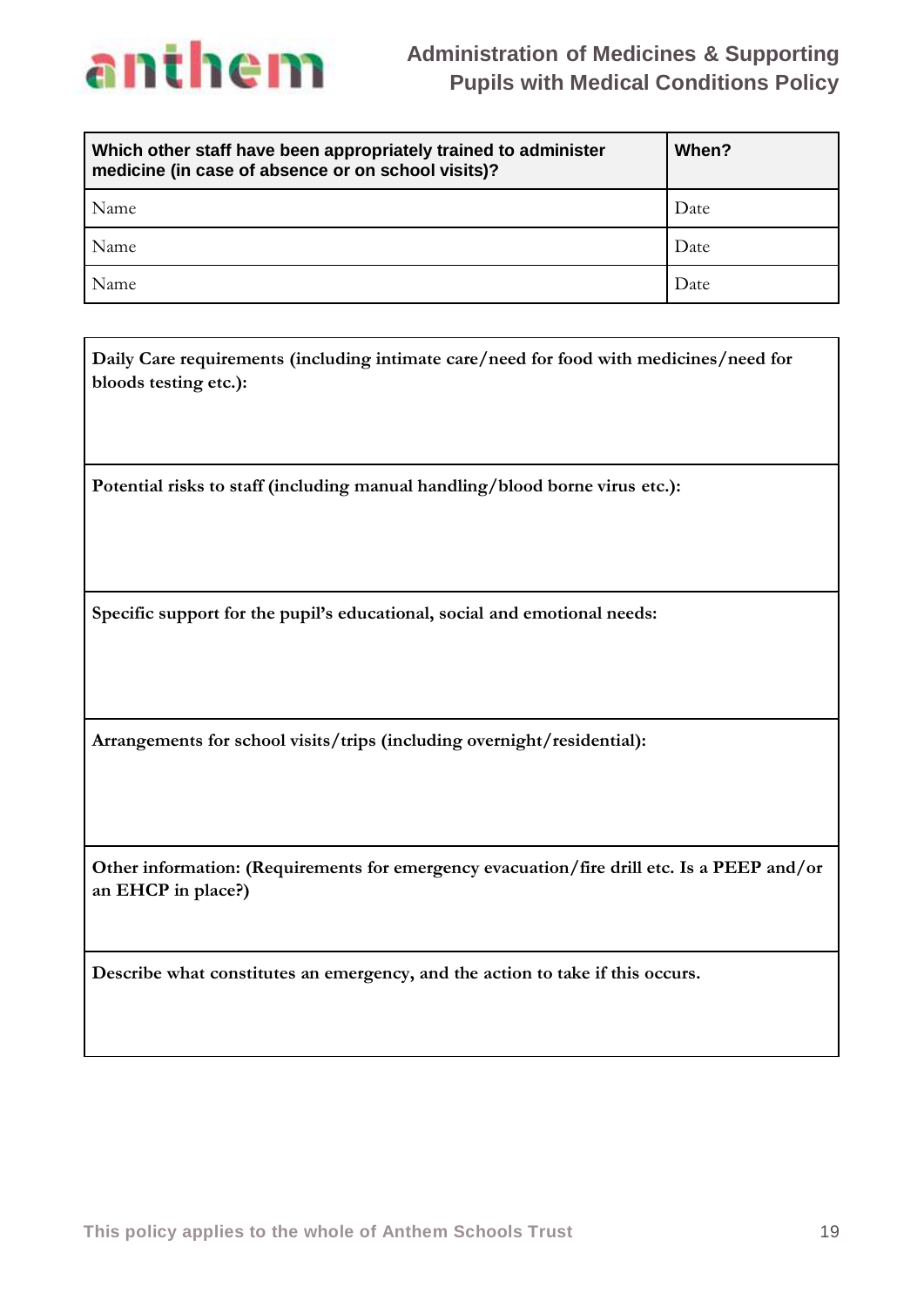

| Who is responsible in a medical emergency? |  |  |
|--------------------------------------------|--|--|
| On site                                    |  |  |
| Off site                                   |  |  |

#### **Who needs to be aware of this plan, the child's condition and the support required?**

*Check appropriate box*

| <b>Role</b>                                                                                   | <b>Name</b> | <b>Yes</b> | <b>No</b> |
|-----------------------------------------------------------------------------------------------|-------------|------------|-----------|
| Office/Admin staff                                                                            |             |            |           |
| Class teacher                                                                                 |             |            |           |
| <b>Classroom</b> support                                                                      |             |            |           |
| Dinner time support                                                                           |             |            |           |
| After school club support                                                                     |             | $\Box$     |           |
| Headteacher                                                                                   |             |            |           |
| Site manager                                                                                  |             |            |           |
| Whole teaching staff                                                                          |             |            |           |
| Whole school staff                                                                            |             |            |           |
| <b>External providers</b><br>sports coaches/swimming<br>instructors/peripatetic teachers etc. |             |            |           |
| Supply/cover/PPA cover teachers                                                               |             | □          |           |
| <b>EYFS</b> unit staff                                                                        |             |            |           |

| <b>Plan developed with</b> tick and name where applicable |  |  |
|-----------------------------------------------------------|--|--|
| $\Box$ Parent                                             |  |  |
| $\Box$ Pupil                                              |  |  |
| $\Box$ School representative                              |  |  |
| $\Box$ School nurse/health<br>representative              |  |  |

#### **Parental agreement for school to administer medicine (Including self-administration):**

I understand that I must deliver the medicine personally to …………………………………………….

(agreed member of staff)

The above information is, to the best of my knowledge, accurate at the time of writing and I give consent to school staff administering/my child self-administering (select as appropriate) medicine in accordance with the school policy and this plan. I will inform the school immediately, in writing, if there is any change in dosage or frequency of the medication or if the medication is stopped.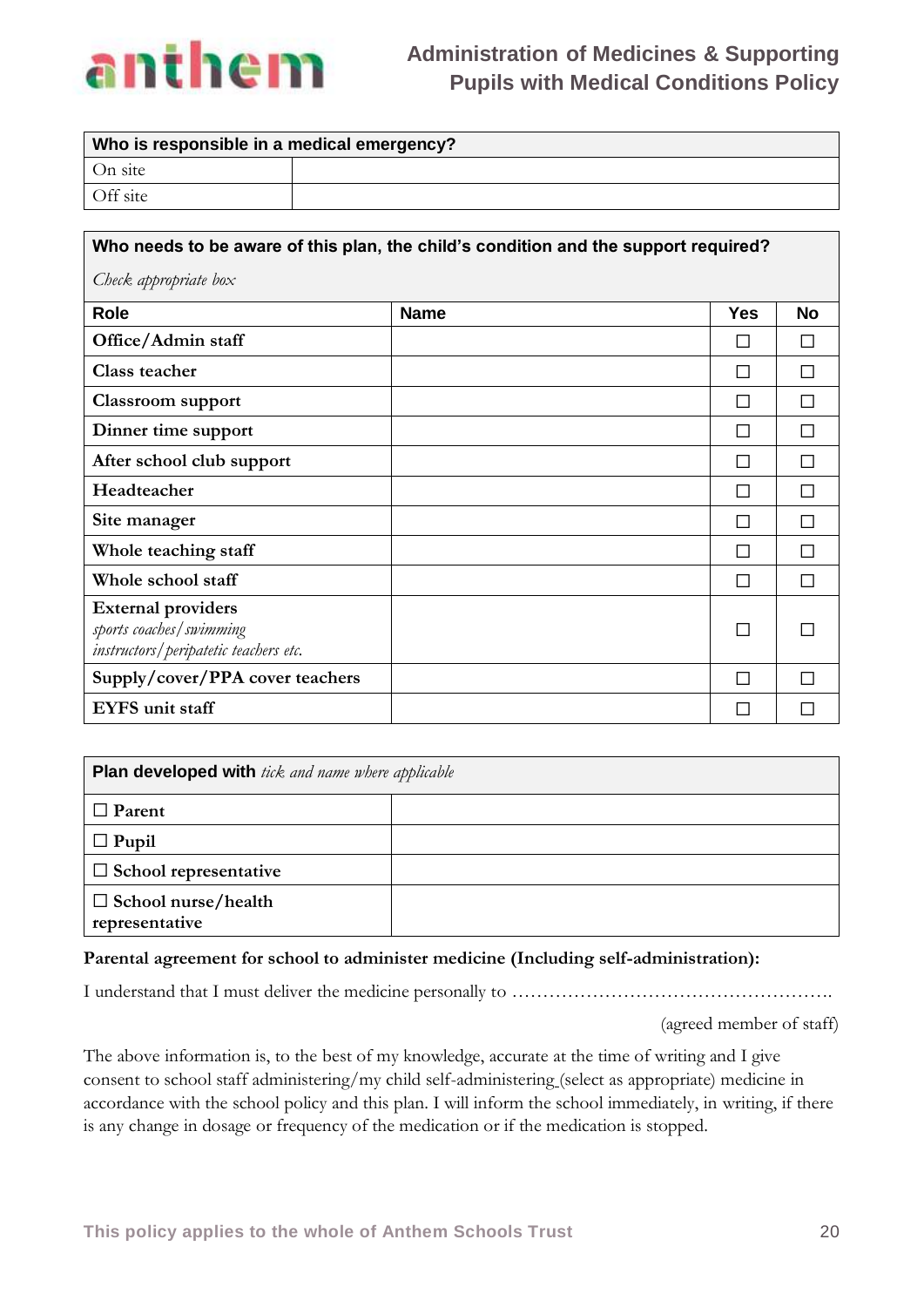## **Administration of Medicines & Supporting Pupils with Medical Conditions Policy**

I agree to the school sharing information appropriately to relevant members of staff (on a need to know and confidentiality basis in line with the school policy).

In the case of diagnosed, severe allergic reactions where the child has already been prescribed an auto adrenaline injector: I give consent for my child to use the school's emergency auto adrenaline pen in a case of emergency.

| Name:   |  |
|---------|--|
| Signed: |  |
| Date:   |  |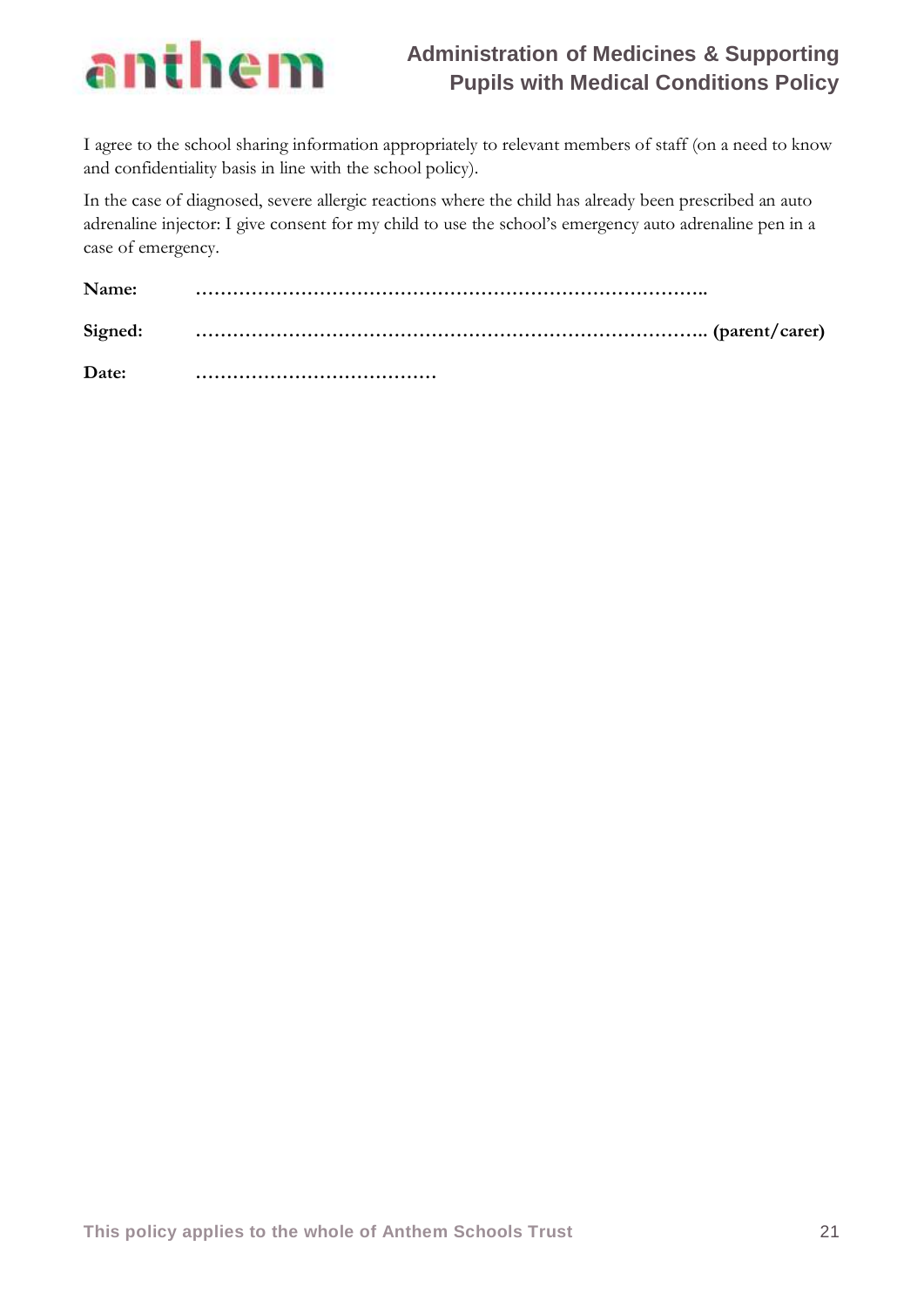

**Appendix 4: Agreement for school to administer medicines (& record)**

**Please note that school can only administer medicine if this is a fourth dose. Any other arrangement will be at the discretion of the Headteacher.**

| Name of child    |  |
|------------------|--|
| Date of birth    |  |
| Group/Class/Form |  |

| Name and strength of medicine          |  |
|----------------------------------------|--|
| Date medicine provided by parent       |  |
| Quantity received                      |  |
| Expiry date                            |  |
| Dose & time to be taken                |  |
| Frequency & duration of administration |  |
| Quantity returned                      |  |

**I agree to school contacting emergency services should my child require it.** 

Parent name:

Parent signature:

Staff name:

Staff signature:

*Continued over page*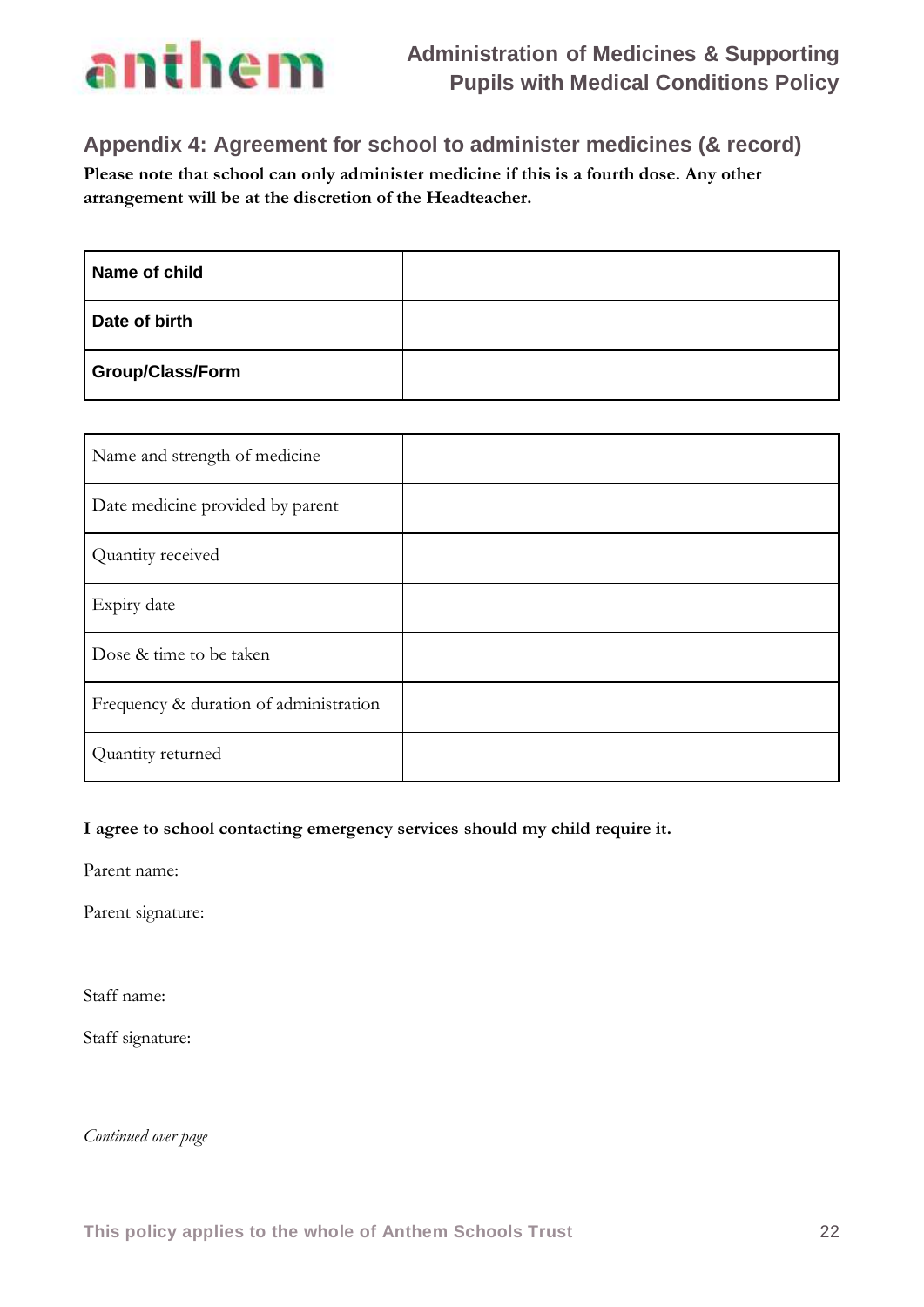

| <b>Previous</b><br>dose (time) | <b>Date</b> | <b>Time</b> | <b>Dose</b> | <b>Staff member</b><br><b>Print name</b> | <b>Signature</b> | <b>Counter signatory</b><br><b>Print name</b> | <b>Signature</b> |
|--------------------------------|-------------|-------------|-------------|------------------------------------------|------------------|-----------------------------------------------|------------------|
|                                |             |             |             |                                          |                  |                                               |                  |
|                                |             |             |             |                                          |                  |                                               |                  |
|                                |             |             |             |                                          |                  |                                               |                  |
|                                |             |             |             |                                          |                  |                                               |                  |
|                                |             |             |             |                                          |                  |                                               |                  |
|                                |             |             |             |                                          |                  |                                               |                  |
|                                |             |             |             |                                          |                  |                                               |                  |
|                                |             |             |             |                                          |                  |                                               |                  |
|                                |             |             |             |                                          |                  |                                               |                  |
|                                |             |             |             |                                          |                  |                                               |                  |

**Any adverse reactions noted:** *Give date and time noted. Report to parent.*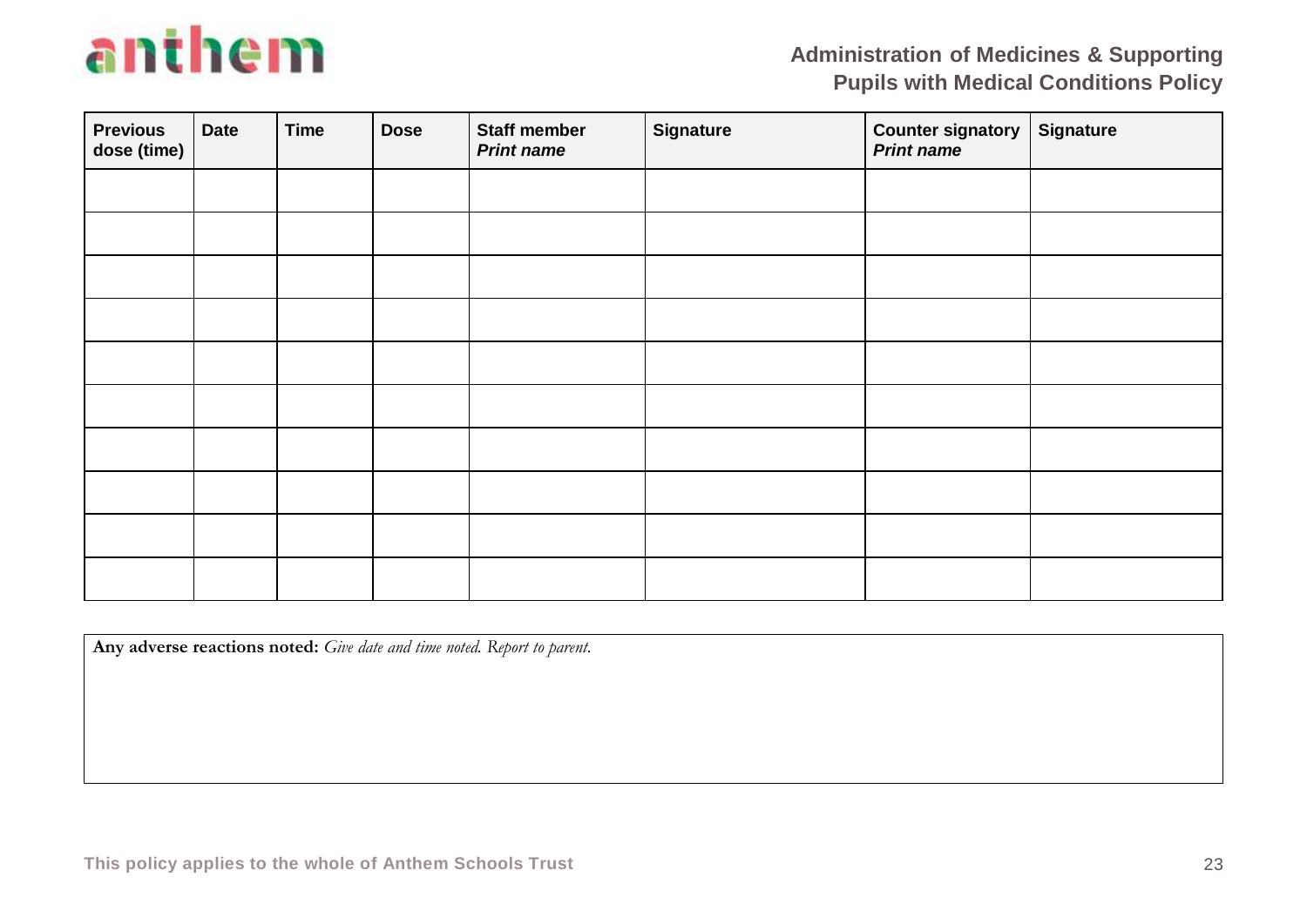

# **Appendix 5: My Asthma Care Plan**

| Name of child                    |            |
|----------------------------------|------------|
| Class/form                       |            |
| Date of birth/age                |            |
| Type of medicine (& expiry date) |            |
| Date of plan review              | (Annually) |

| <b>Emergency contact numbers: FIRST contact</b> |  |  |
|-------------------------------------------------|--|--|
| Full name                                       |  |  |
| Relationship to child                           |  |  |
| Phone number (work)                             |  |  |
| Home                                            |  |  |
| Mobile                                          |  |  |
| Address, if different to child                  |  |  |
|                                                 |  |  |

| <b>Emergency contact numbers: SECOND contact</b> |  |  |
|--------------------------------------------------|--|--|
| Full name                                        |  |  |
| Relationship to child                            |  |  |
| Phone number (work)                              |  |  |
| Home                                             |  |  |
| Mobile                                           |  |  |
| Address, if different to child                   |  |  |
|                                                  |  |  |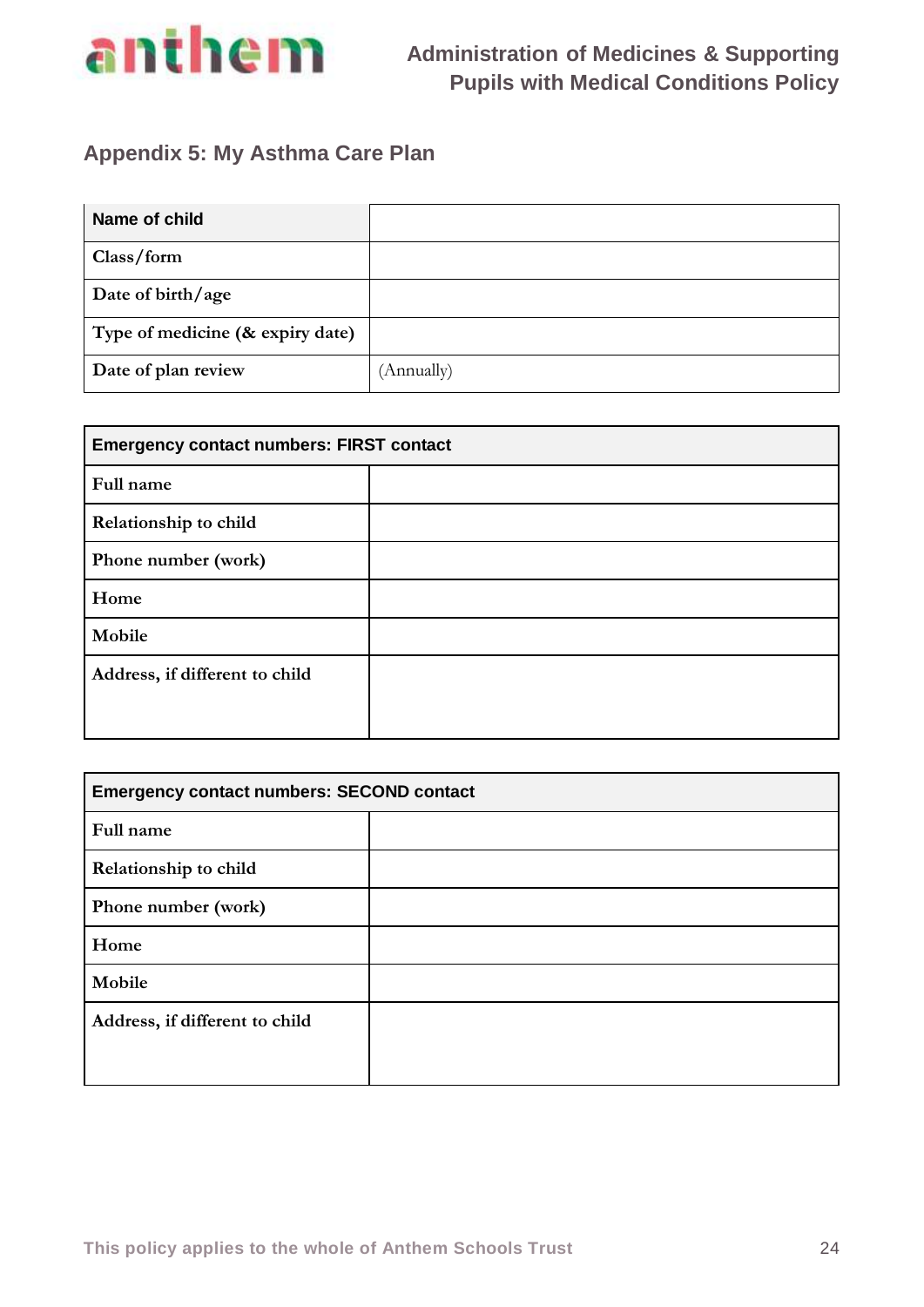

| <b>GP/health practitioner</b> |  |  |
|-------------------------------|--|--|
| Name                          |  |  |
| Surgery/Practice              |  |  |
| <b>Contact number</b>         |  |  |

| Inhaler use                                                                                    |               |                 |  |
|------------------------------------------------------------------------------------------------|---------------|-----------------|--|
| Does your child tell you when he/she needs their inhaler?<br>Yes $\square$                     |               |                 |  |
| Does your child need help administering their inhaler?                                         | Yes $\Box$    | No <sub>1</sub> |  |
| Does your child need to take their inhaler before exercise or play?                            | Yes $\square$ | No <sub>1</sub> |  |
| What signs does your child display when they need their inhaler? Select or add                 |               |                 |  |
| Shortness of breath                                                                            |               | П               |  |
| Sudden tightness in chest                                                                      |               | $\Box$          |  |
| Wheeze or cough                                                                                |               | П               |  |
| Other (please state):                                                                          |               |                 |  |
| <b>What are your child's triggers (things that can make their asthma worse)?</b> Select or add |               |                 |  |
| Pollen                                                                                         |               | П               |  |
| Exercise                                                                                       |               | П               |  |
| Cold/flu                                                                                       |               |                 |  |
| <b>Stress</b>                                                                                  |               | П               |  |
| Weather                                                                                        |               | П               |  |
| Air pollution                                                                                  |               |                 |  |
| Other (please state):                                                                          |               |                 |  |

| Is your child on any other asthma medication while in school's care? Give details below |             |           |              |  |
|-----------------------------------------------------------------------------------------|-------------|-----------|--------------|--|
| Medication                                                                              | <b>Dose</b> | Frequency | Side effects |  |
|                                                                                         |             |           |              |  |
|                                                                                         |             |           |              |  |
|                                                                                         |             |           |              |  |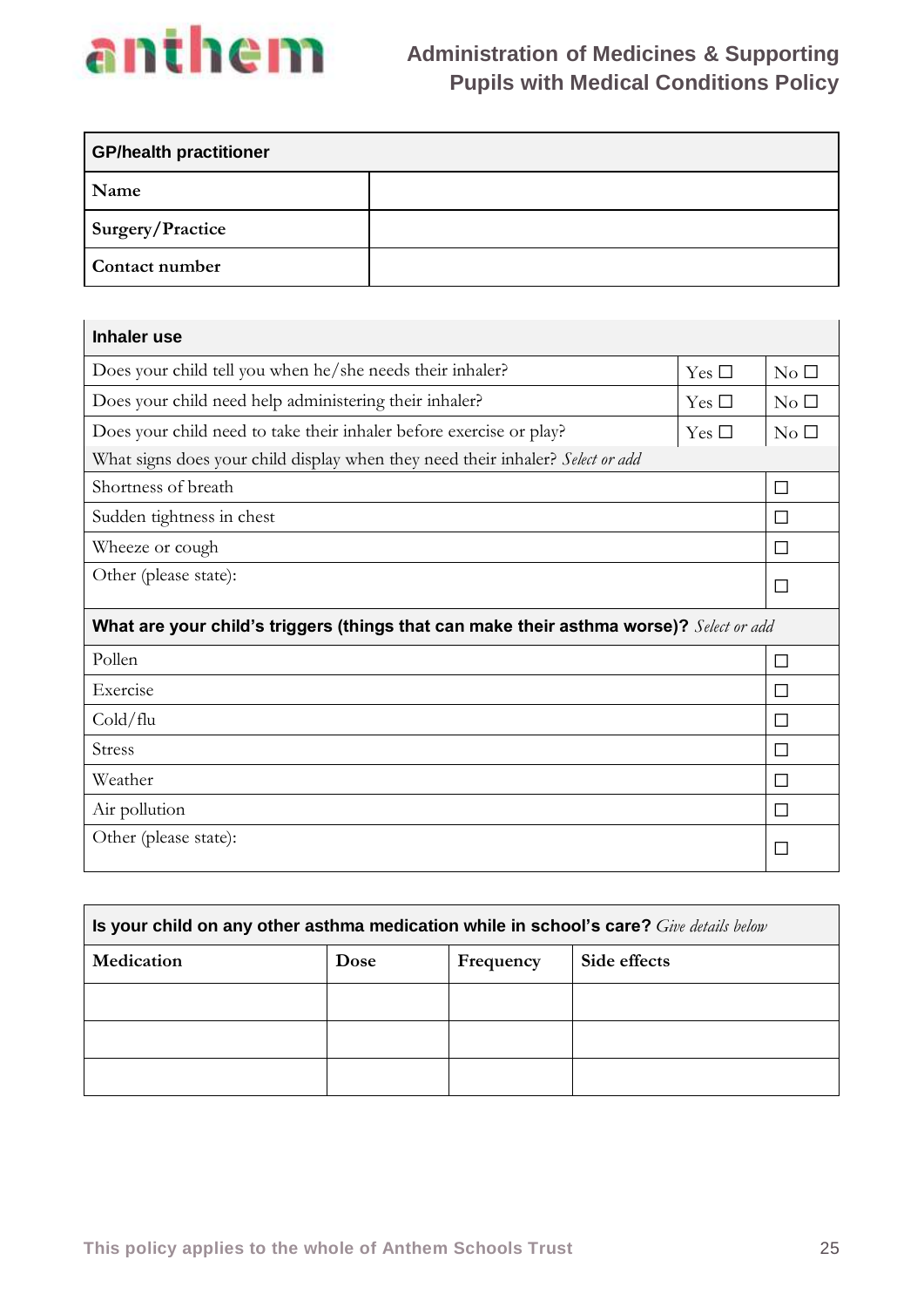

If the above signs occur, please help/allow (delete as appropriate) my child to take the medicine stated above. After treatment and as soon as they feel better, they can return to normal activity. I confirm that my child has an inhaler and spacer in school, and I will ensure that it is in date. I consent to my child using the school's emergency reliever inhaler and spacer should it be necessary. I understand that in an emergency, the school will first contact emergency services and then me.

Signed:……………………………………………………………………………(parent/carer)

Date:………………………………………………….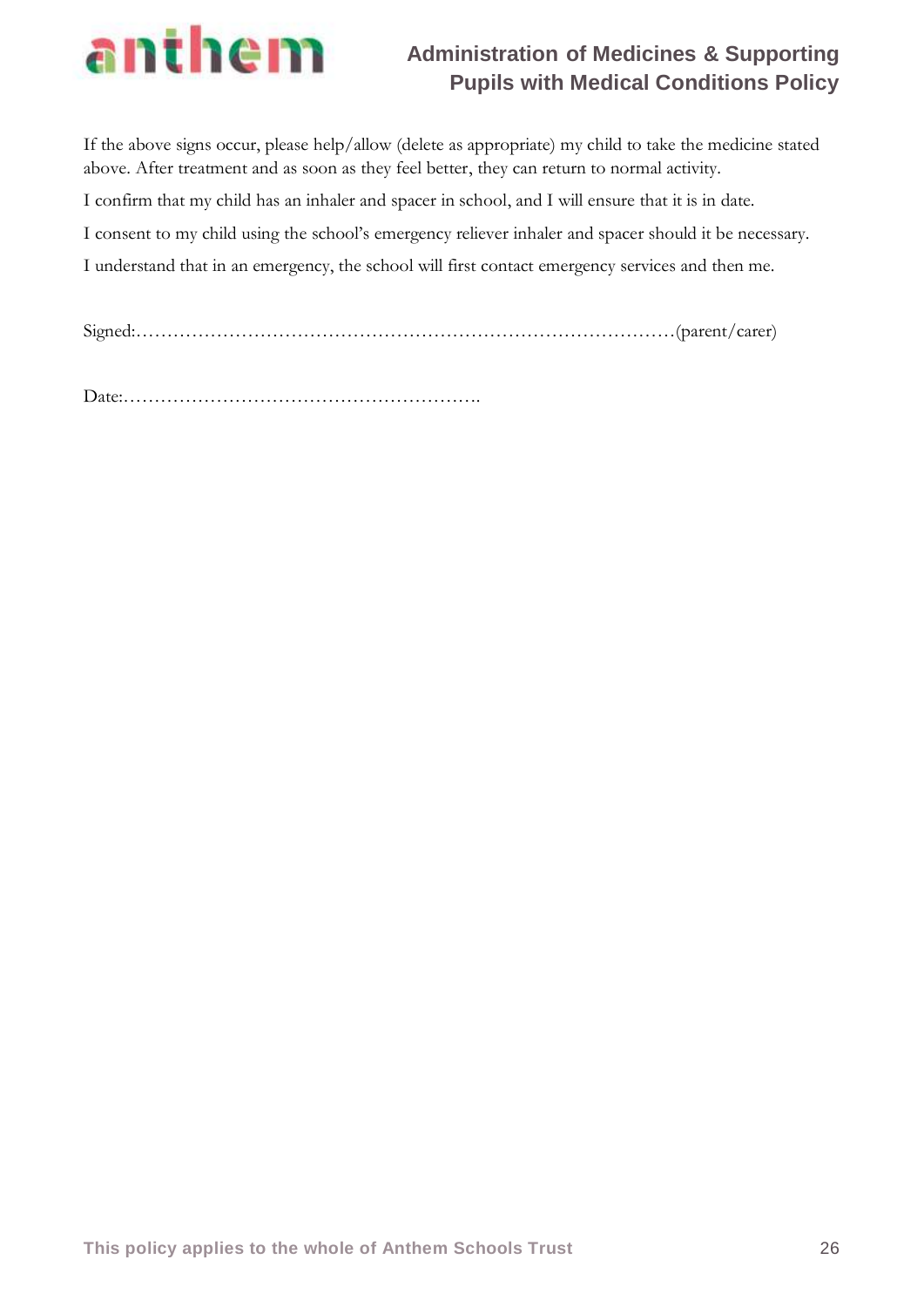

**Appendix 5b: Record of medication for child with Asthma Plan (where staff help with administering)**

| Name of child    |  |
|------------------|--|
| Date of birth    |  |
| Group/Class/Form |  |

| <b>Date</b> | <b>Time</b><br>given | <b>Dose</b><br>given | <b>Staff member</b><br>Print name | <b>Signature</b> | <b>Counter signatory</b><br>Print name | <b>Signature</b> |
|-------------|----------------------|----------------------|-----------------------------------|------------------|----------------------------------------|------------------|
|             |                      |                      |                                   |                  |                                        |                  |
|             |                      |                      |                                   |                  |                                        |                  |
|             |                      |                      |                                   |                  |                                        |                  |
|             |                      |                      |                                   |                  |                                        |                  |
|             |                      |                      |                                   |                  |                                        |                  |
|             |                      |                      |                                   |                  |                                        |                  |
|             |                      |                      |                                   |                  |                                        |                  |
|             |                      |                      |                                   |                  |                                        |                  |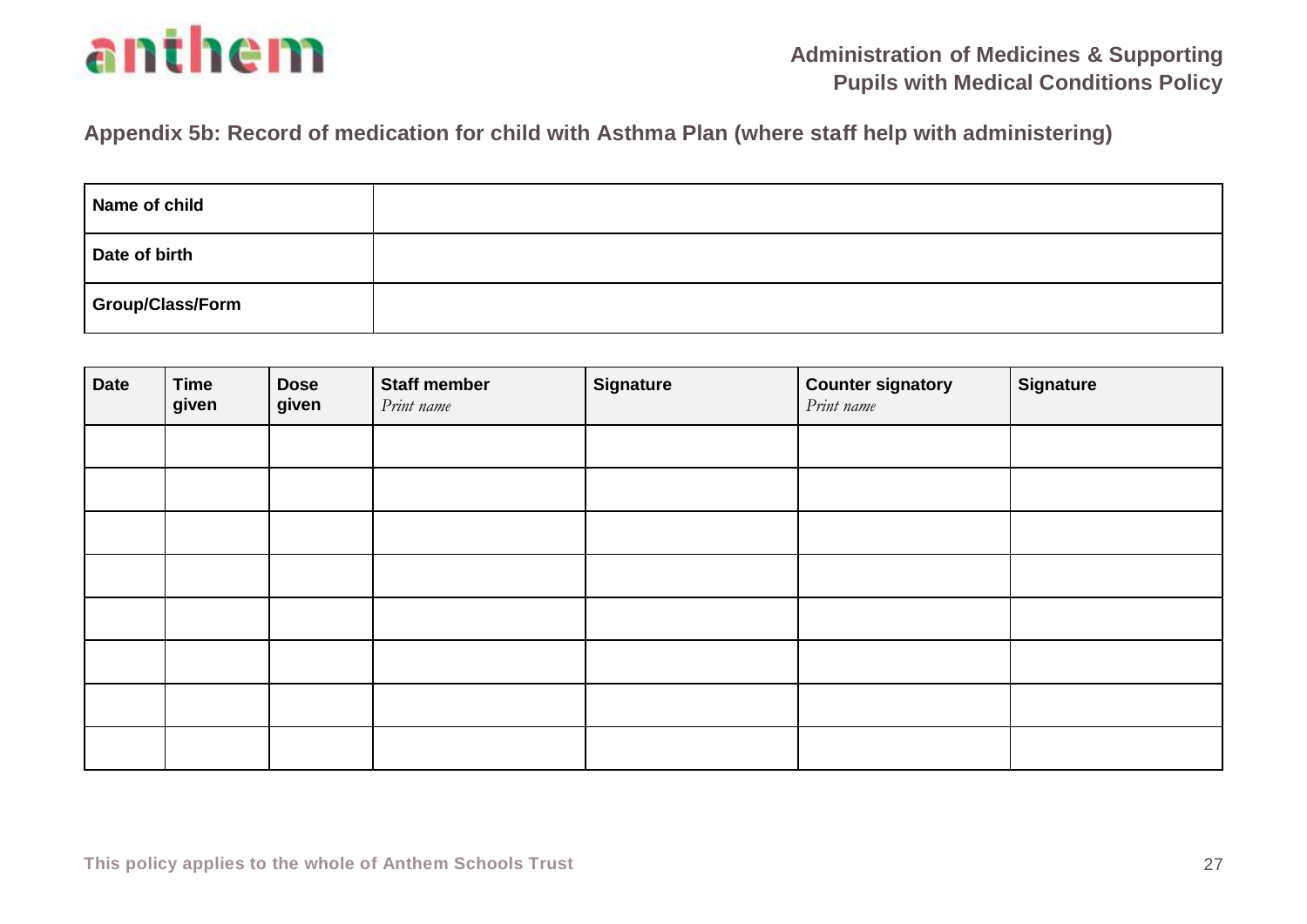

## **Appendix 6: Staff training record: administration of medicines**

| Name of School             |  |
|----------------------------|--|
| Name of staff member       |  |
| Type of training received  |  |
| Date of training completed |  |
| Training provided by       |  |
| Profession and title       |  |

I confirm that [name of member of staff] has received the training detailed above and is competent to carry out any necessary treatment. I recommend that the training has been updated for [name of member of staff].

| Trainer's signature |  |
|---------------------|--|
| Date                |  |
|                     |  |

I confirm that I have received the training detailed above.

Staff signature ......................................................

Date ......................................................

Suggested review date ......................................................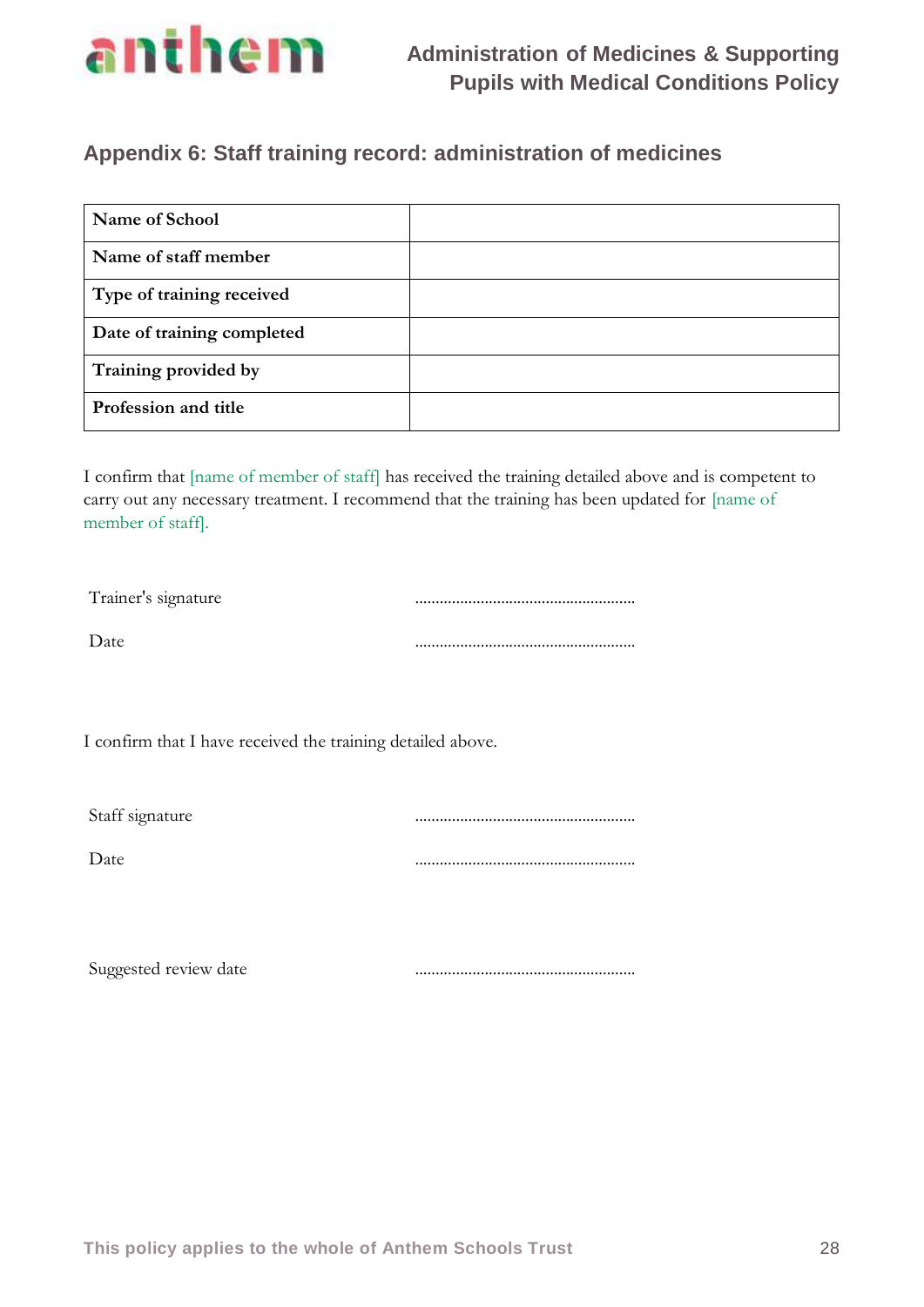

**Appendix 7: Administering Medicines training record for staff**

**Date:**

**Outline of course content:**

| <b>Name</b> | <b>Signature</b> |
|-------------|------------------|
|             |                  |
|             |                  |
|             |                  |
|             |                  |
|             |                  |
|             |                  |
|             |                  |
|             |                  |
|             |                  |
|             |                  |
|             |                  |
|             |                  |
|             |                  |
|             |                  |
|             |                  |
|             |                  |
|             |                  |
|             |                  |
|             |                  |
|             |                  |
|             |                  |
|             |                  |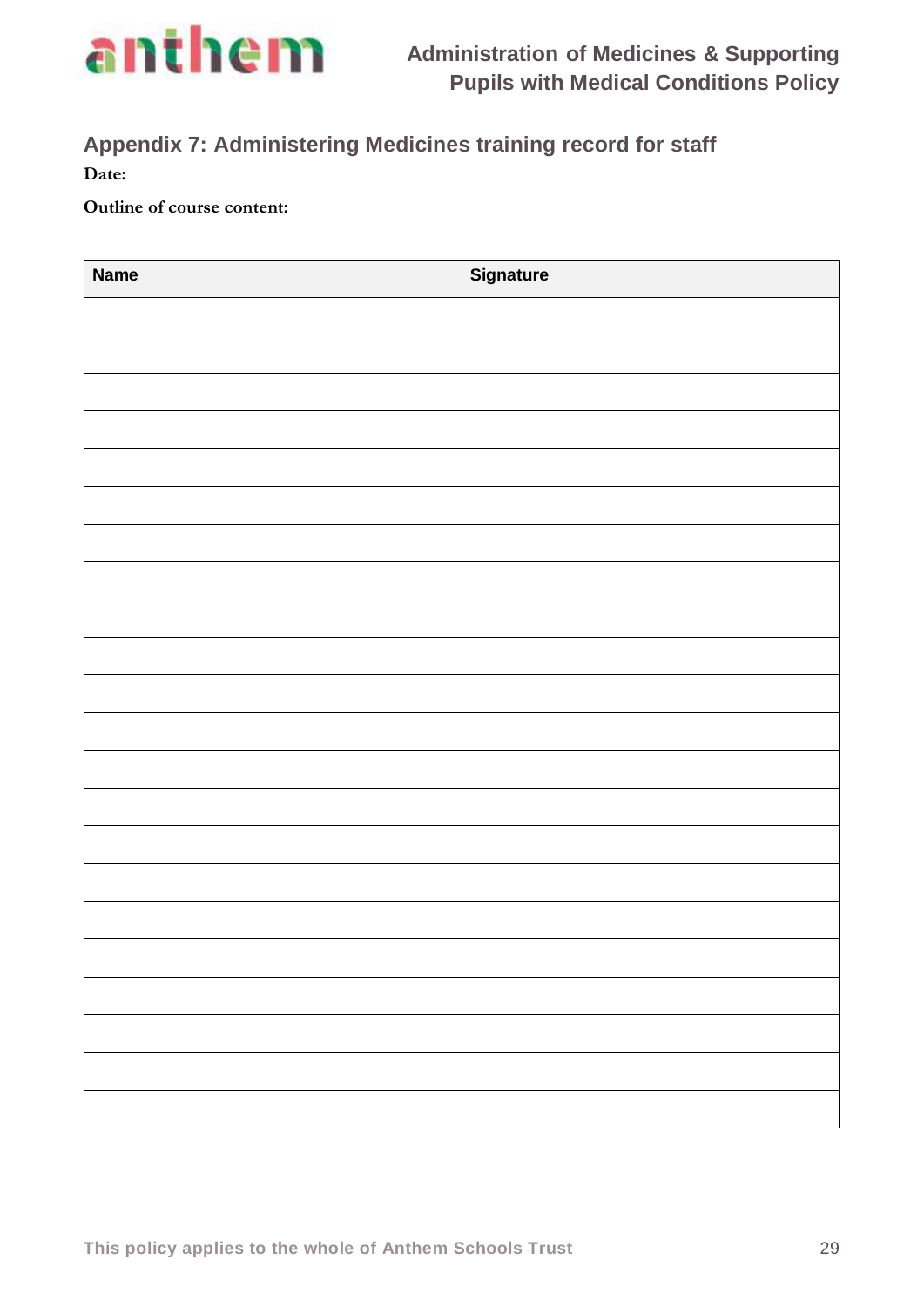## **Appendix 8: Model asthma/severe allergic reaction register**

*(Keep separate registers for the above medical needs for ease of identification of pupil/student)*

### **Asthma register for [academic year]**

| Photo            | Name:  | Asthma plan in place (include date for renewal)<br>$Yes \Box No \Box$                |
|------------------|--------|--------------------------------------------------------------------------------------|
| (where possible) | Class: | Parental consent for the use of the emergency inhaler received<br>$Yes \Box No \Box$ |

| Photo<br>(where possible) | Name:  | Asthma plan in place (include date for renewal)<br>$Yes \Box No \Box$                |
|---------------------------|--------|--------------------------------------------------------------------------------------|
|                           | Class: | Parental consent for the use of the emergency inhaler received<br>$Yes \Box No \Box$ |

| Photo<br>(where possible) | Name:  | Asthma plan in place (include date for renewal)<br>$Yes \Box No \Box$                |
|---------------------------|--------|--------------------------------------------------------------------------------------|
|                           | Class: | Parental consent for the use of the emergency inhaler received<br>$Yes \Box No \Box$ |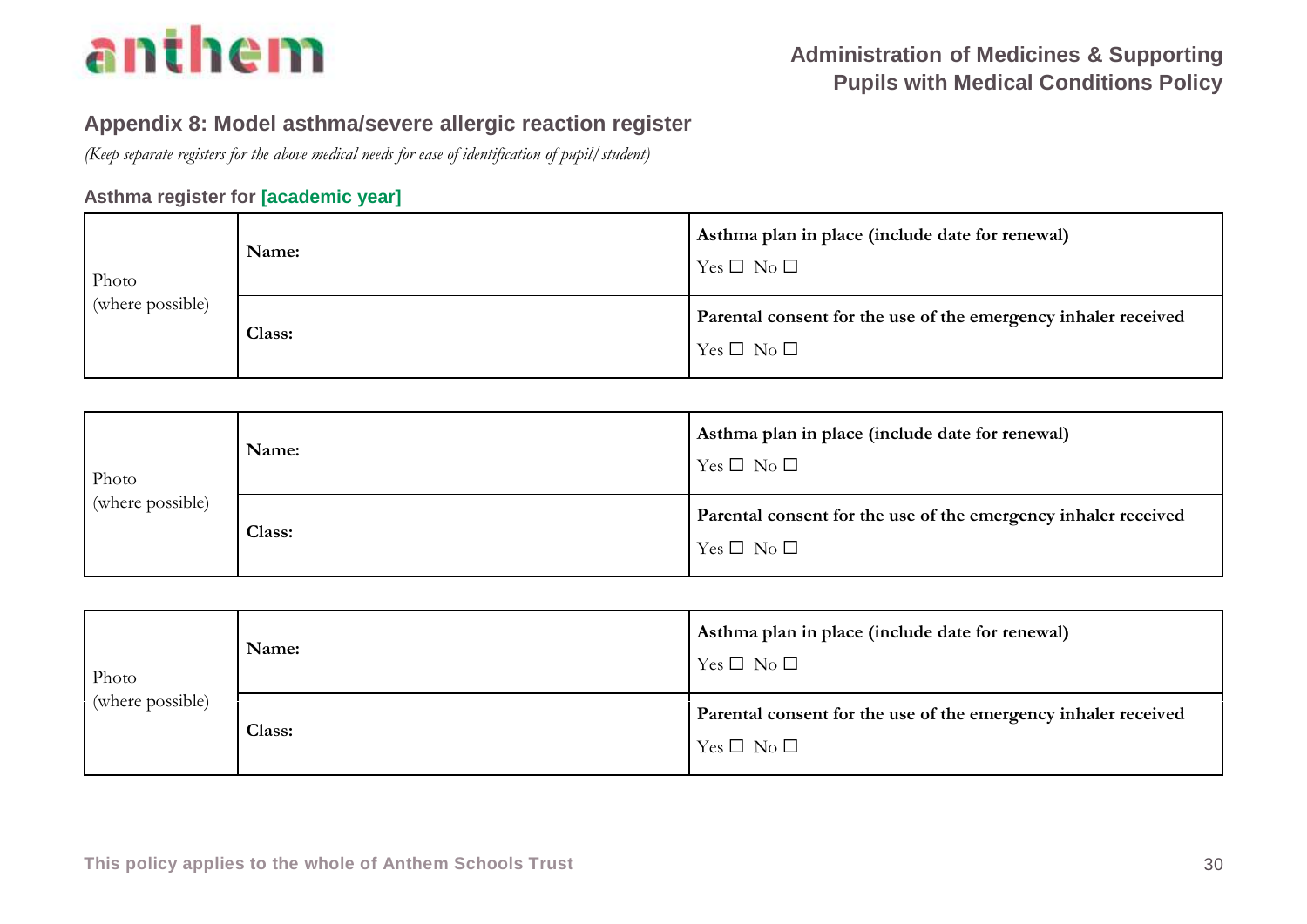

## **Appendix 9: What to do if a child is having an asthma attack**

Inhalers are kept in the child's classroom, in a named wallet with the child's Asthma Plan, If the inhaler doesn't work or is empty, then check the plan to see if the child has consent to use the school's emergency inhaler. (This is kept in the First Aid room in a box labelled EMERGENCY INHALERS.) Where consent has been withheld but there is a need to use the emergency inhaler, seek help from the First Aid Lead and Headteacher 1. Help the child sit up straight and keep calm. 2. Help them take one puff of their named reliever inhaler (usually blue) using their spacer where provider, every 30-60 seconds, up to a maximum of 10 puffs If symptoms persist... If symptoms ease... 3a. Alert the First Aid Lead and 3b. Allow the child to go back Head teacher (without leaving the child). to regular activities, Inform who will contact 999 if: adults working with the child their symptoms get worse while they are using of the incident immediately. their inhaler - this could be a cough. breathlessness, wheeze, tight chest or sometimes a child will say they have 'tummy ache' they don't feel better after 10 puffs you are worried at any time Do not leave the child alone or send 4b. Monitor the child. them somewhere alone at any time. Complete the medicines recording sheet (with the Asthma Plan) where you have administered the dose You can repeat 5a. Office staff to step 2 if the ambukeep phoning parlance is taking ents until they get longer than 15 a response. 5b. Inform the parents at the end minutes. of the school day.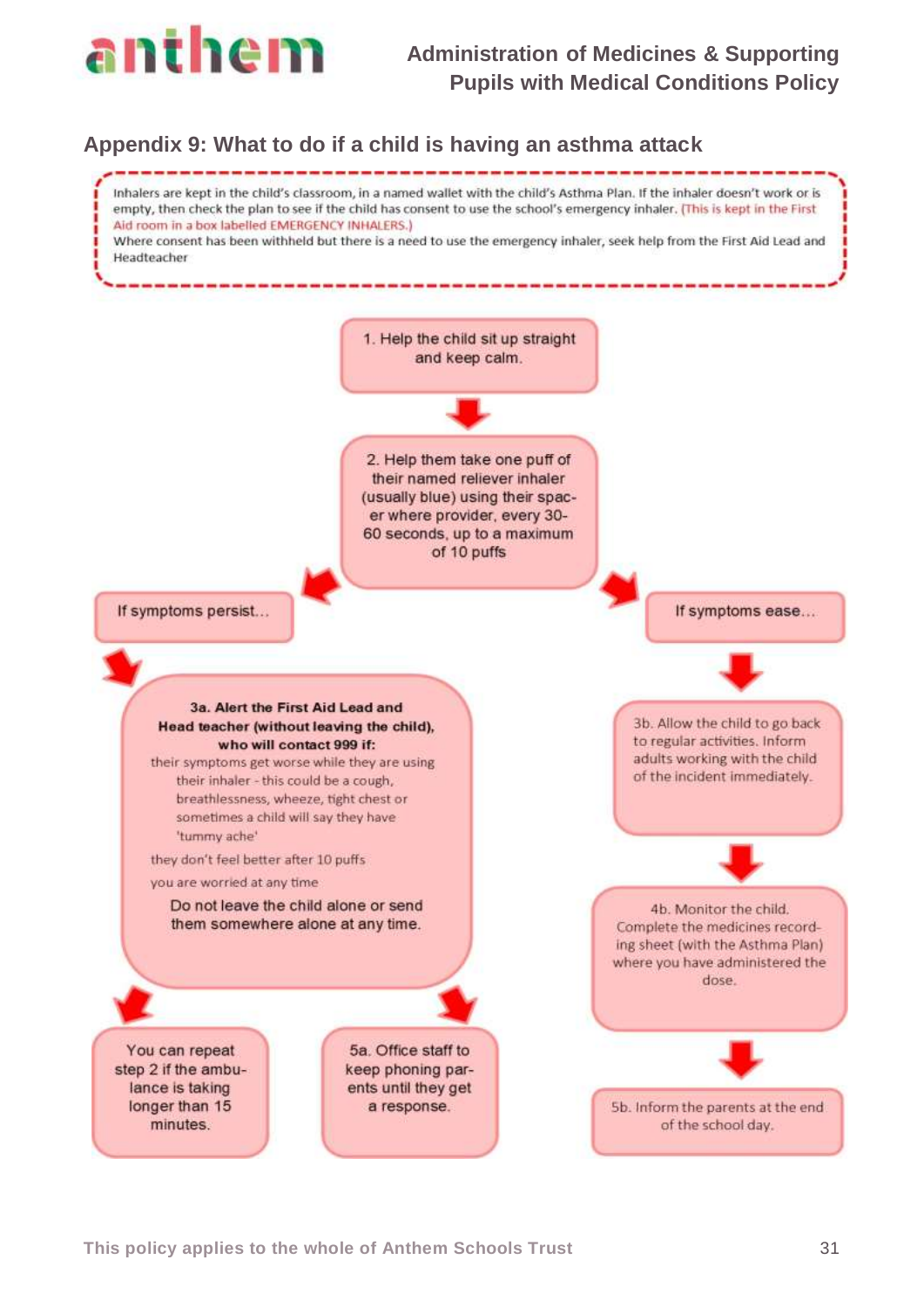

## **Appendix 10: Contacting emergency services**

**Request an ambulance - dial 999, ask for an ambulance and be ready with the information below.**

#### **Speak clearly and slowly and be ready to repeat information if asked:**

- Your telephone number
- Your name
- Your location as follows Oxford Spires Academy, Glanville Road, Oxford OX2AU
- State what the postcode is please note that postcodes for satellite navigation systems may differ from the postal code
- Provide the exact location of the pupil
- Provide the name of the child, age and a brief description of their symptoms
- Inform Ambulance Control of the best entrance to use and state that the crew will be met and taken to the patient
- Put a completed copy of this form by the phone.

Ensure that, where the pupil/student has an IHCP relating to any medical condition (whether related or otherwise to this emergency), is made available to the emergency services upon arrival.

Ensure that, where the pupil/student is on any medication, this information is made available to the emergency services on arrival.

#### **Practical points**

- Ensure someone is stationed at the entrance to direct the ambulance crew to the pupil.
- Assign someone to contact, and keep contacting, the parent.
- Assign a senior person/first aider to stay with the child at all times.
- Give the paramedics:
	- o a clear concise account of the incident
	- o any medication given
	- o the time the medication was given
	- o the container the medication was in
	- o knowledge of any other medications the pupil/student may be on.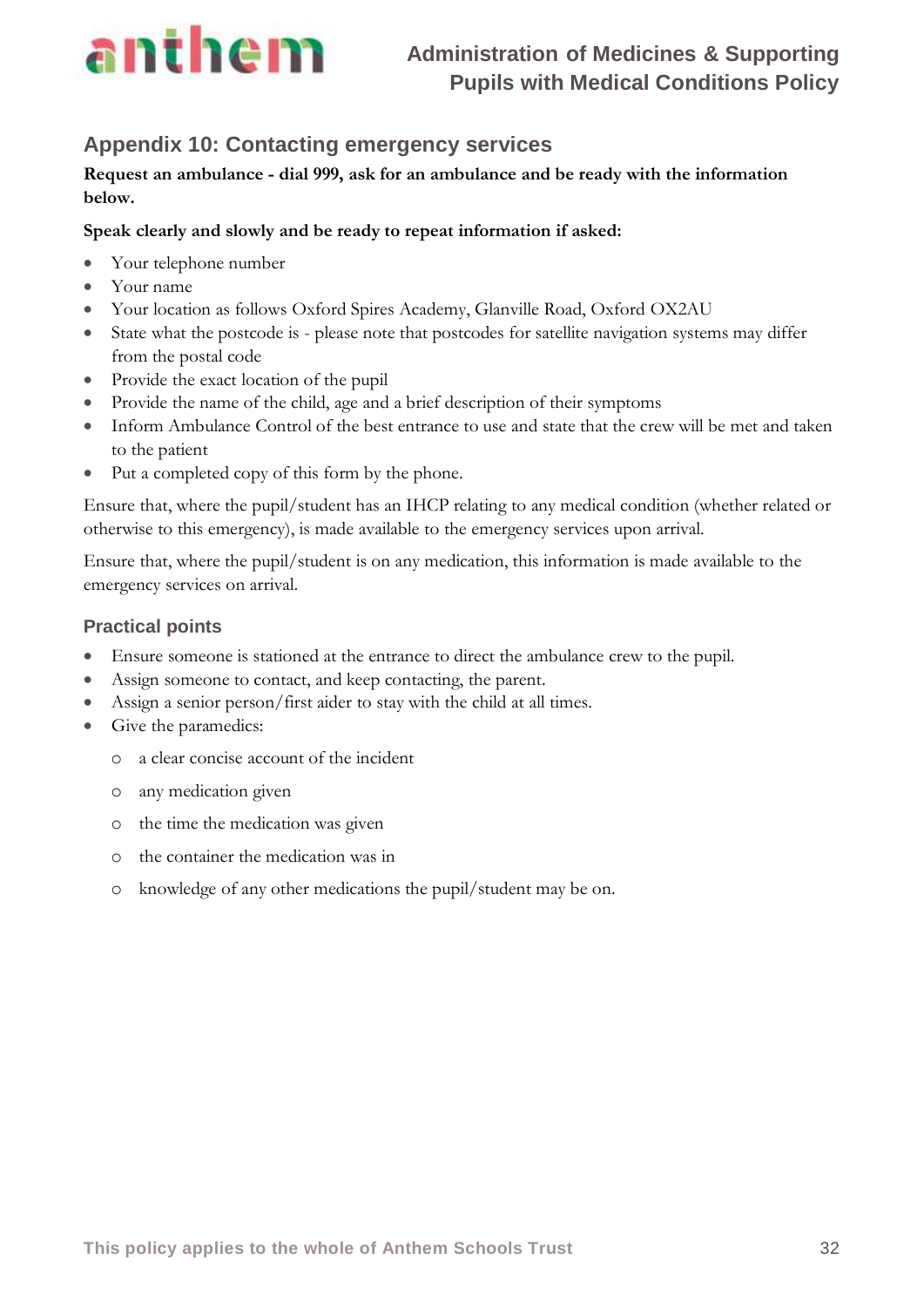

## **Appendix 11: Template letter inviting parents to contribute to individual healthcare plan development**

Dear Parent/Carer,

#### **Developing an Individual Health Care Plan for [name of pupil]**

Thank you for informing us of [name]'s medical condition. I enclose a copy of the school's policy for supporting pupils at school with medical conditions for your information.

A central requirement of the policy is for an Individual Health Care Plan to be prepared, setting out what support the pupil needs and how this will be provided. Individual Health Care Plans are developed in partnership between the school, parents, pupils, and the relevant healthcare professional who can advise on your child's case. The aim is to ensure that we know how to support your child effectively and to provide clarity about what needs to be done, when and by whom.

Although Individual Health Care Plans are likely to be helpful in the majority of cases, it is possible that not all children will require one. We will need to make judgements about how your child's medical condition impacts on their ability to participate fully in school life, and the level of detail within plans will depend on the complexity of their condition and the degree of support needed.

A meeting to start the process of developing your child's Individual Health Care Plan has been scheduled for [date]. I hope that this is convenient for you and would be grateful if you could confirm whether you are able to attend. The meeting will involve [the following people]. Please let us know if you would like us to invite another medical practitioner, healthcare professional or specialist, and provide any other evidence you would like us to consider at the meeting as soon as possible.

If you are unable to attend, it would be helpful if you could complete the attached Individual Health Care Plan template and return it, together with any relevant evidence, for consideration at the meeting. I [or another member of staff involved in plan development or pupil support] would be happy for you to contact me [them] by email or to speak by phone if this would be helpful.

Yours faithfully,

Name Position School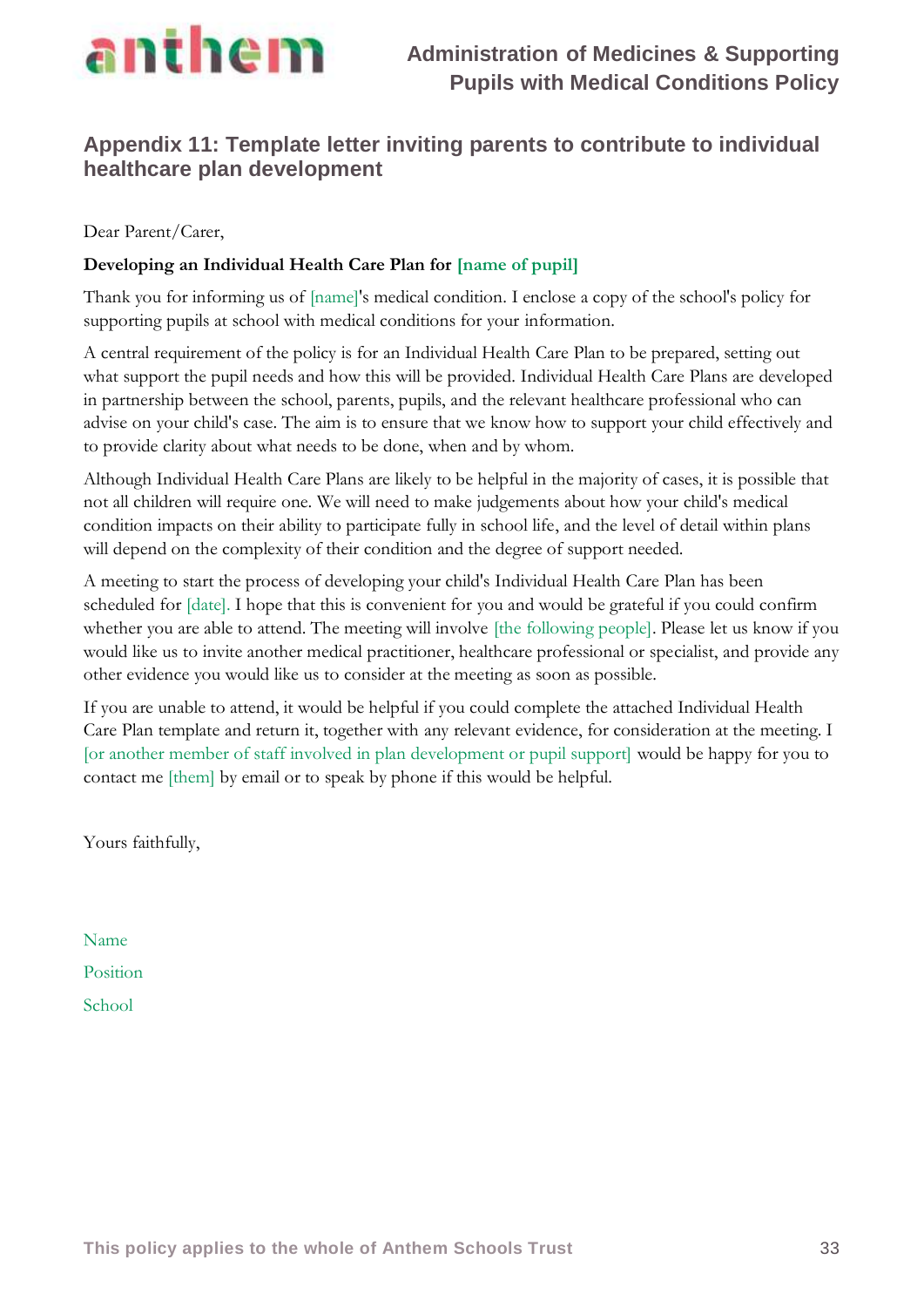

## **Appendix 12: Recognition and management of an allergic reaction/ anaphylaxis**

**Signs and symptoms include:**

#### **Mild-moderate allergic reaction:**

- Swollen lips, face or eyes
- Abdominal pain or vomiting
- $\bullet$  Itchy/tingling mouth
- Sudden change in behaviour
- Hives or itchy skin rash

#### **Action**

- Stay with the child, call for help if necessary
- Locate adrenaline autoinjector(s) **always bring AAI to the child not the other way around**
- Give antihistamine according to the child's allergy treatment plan
- Phone parent/emergency contact

#### **Watch for signs of anaphylaxis (below) – life threatening allergic reaction**

| <b>Airway</b>         | <b>Breathing</b>             | <b>Consciousness</b>       |
|-----------------------|------------------------------|----------------------------|
| Persistent cough      | Difficult or noisy breathing | Persistent dizziness       |
| Hoarse voice          | Wheeze or persistent cough   | Becoming pale or floppy    |
| Difficulty swallowing |                              | Suddenly sleepy, collapse, |
| Swollen tongue        |                              | unconscious                |

#### **If any ONE (or more) of these signs are present:**

- Lie child flat with legs raised: (if breathing is difficult, allow child to sit)
- Use Adrenaline autoinjector\* without delay
- Dial 999 to request ambulance and say ANAPHYLAXIS

#### **\*\*\*If in doubt, give Adrenaline \*\*\***

#### **After giving Adrenaline**

- 1. Stay with child until ambulance arrives, do NOT stand child up
- 2. Commence CPR if there are no signs of life
- 3. Phone parent/emergency contact
- 4. If no improvement after 5 minutes, give a further dose of adrenaline using another autoinjector device, if available

**Anaphylaxis may occur without initial mild signs: ALWAYS use adrenaline autoinjector FIRST in someone with known food allergy who has SUDDEN BREATHING DIFFICULTY (persistent cough, hoarse voice, wheeze) – even if no skin symptoms are present.**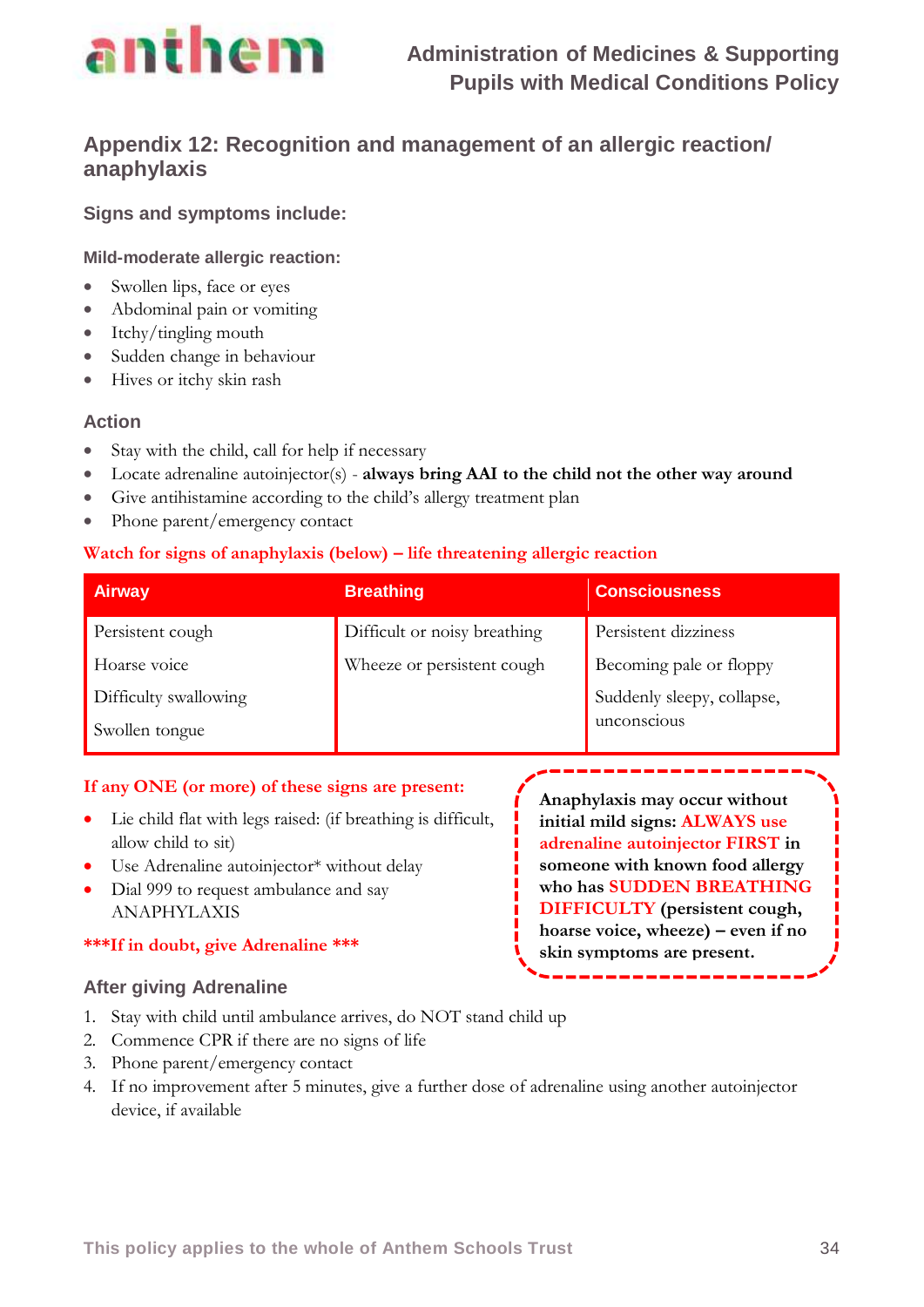

## **Appendix 13: Auto Adrenaline Injector (AAI) kit contents**

- Two AAIs, generally of the make most commonly prescribed in school (i.e. Epipen or Emerade or Jext)
- Instructions on how to use the device
- Instructions on storage of the device
- Manufacturers information
- A checklist of the injectors, identified by their batch number and expiry date with monthly check records
- A note of the arrangements for replacing the injectors
- A register to whom the AAI can be administered
- Blank Administration records (which can be attached to their IHCP post the incident)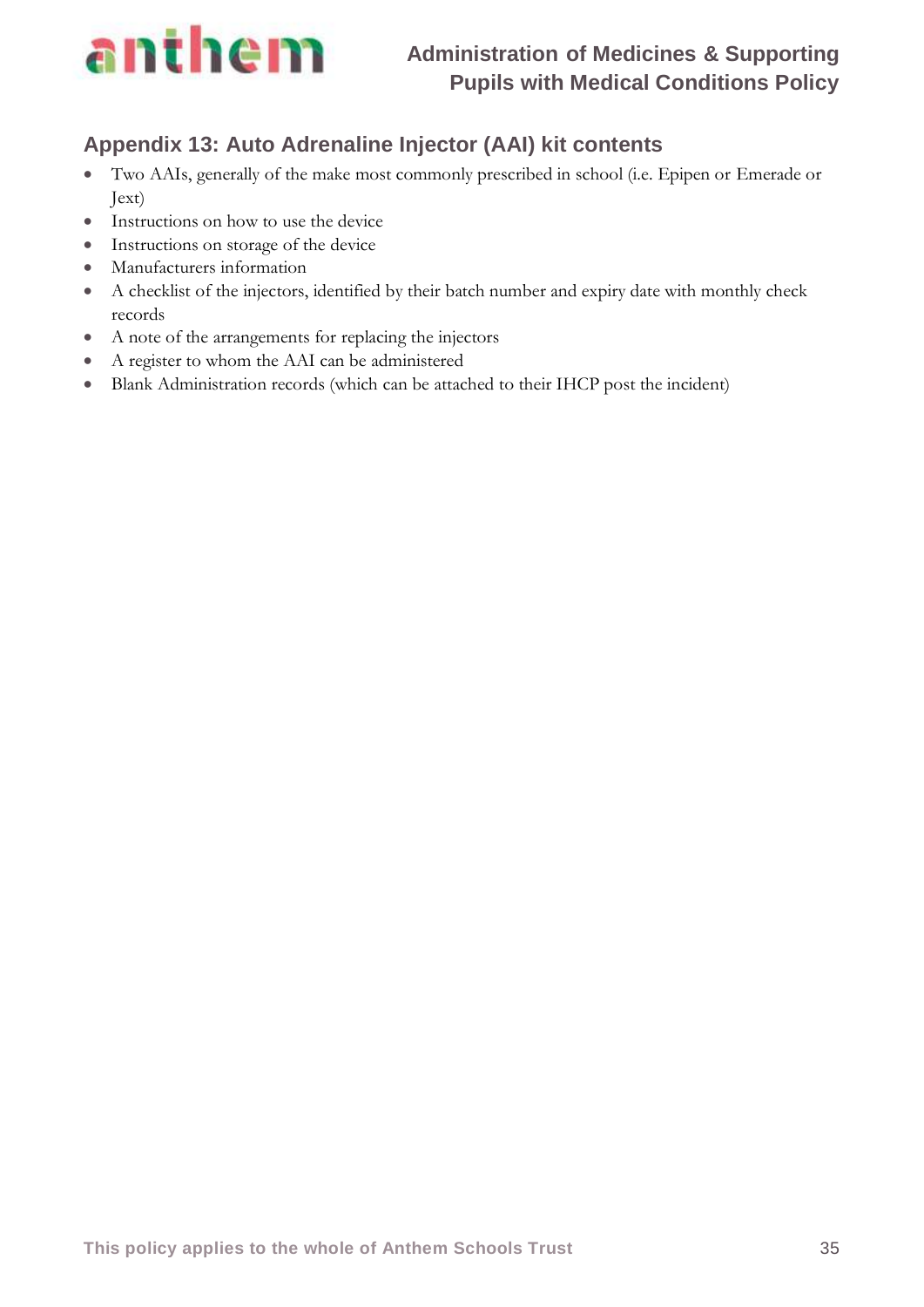## **Appendix 14: Model Monitoring Record of Support for pupils/students with medical needs**

| Name of<br>pupil | <b>Medical</b><br>need | Type of plan | <b>Review</b><br>date<br>dd/mm/yy | <b>Medicines and</b><br>where stored | <b>Expiry</b><br>date<br>dd/mm/yy | Method of<br>renewal/disposal | <b>Staff</b><br>trained<br>dd/mm/yy | <b>Admin</b><br>records<br>checked<br>dd/mm/yy | <b>RA/EV RA</b><br>procedures<br>in place |
|------------------|------------------------|--------------|-----------------------------------|--------------------------------------|-----------------------------------|-------------------------------|-------------------------------------|------------------------------------------------|-------------------------------------------|
|                  |                        |              |                                   |                                      |                                   |                               |                                     |                                                |                                           |
|                  |                        |              |                                   |                                      |                                   |                               |                                     |                                                |                                           |
|                  |                        |              |                                   |                                      |                                   |                               |                                     |                                                |                                           |
|                  |                        |              |                                   |                                      |                                   |                               |                                     |                                                |                                           |
|                  |                        |              |                                   |                                      |                                   |                               |                                     |                                                |                                           |
|                  |                        |              |                                   |                                      |                                   |                               |                                     |                                                |                                           |
|                  |                        |              |                                   |                                      |                                   |                               |                                     |                                                |                                           |
|                  |                        |              |                                   |                                      |                                   |                               |                                     |                                                |                                           |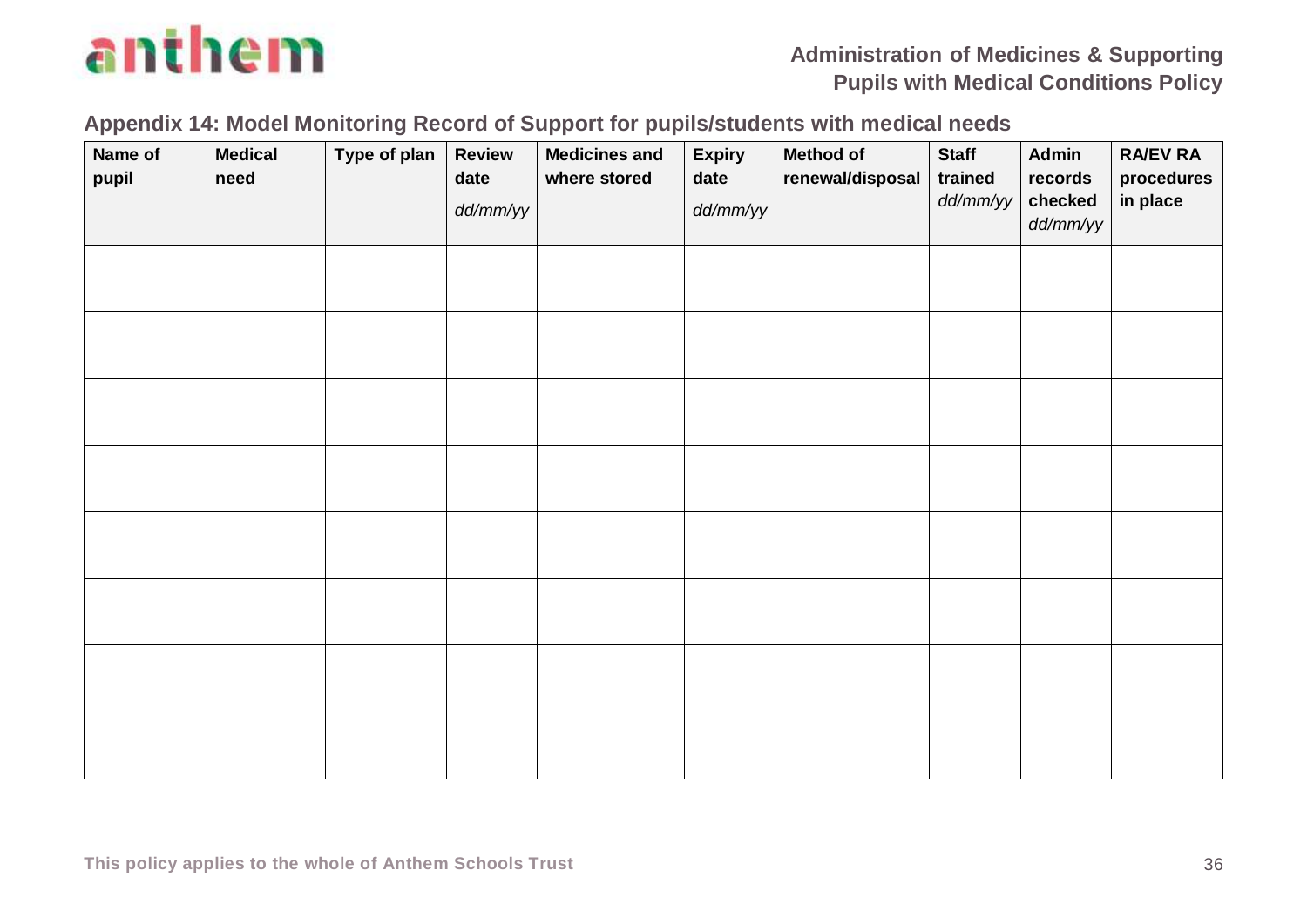

## **Appendix 15: CALPOL guidelines from manufacturer**

### **Dosage for CALPOL® Infant Suspension**

| Age of child                                                                                                  | How much              | How often (in 24 hours) |  |  |
|---------------------------------------------------------------------------------------------------------------|-----------------------|-------------------------|--|--|
| 2-4 years                                                                                                     | $7.5ml (5ml + 2.5ml)$ | Up to 4 times           |  |  |
| 4-6 years                                                                                                     | $10ml (5ml + 5ml)$    | Up to 4 times           |  |  |
| Do not give more than 4 doses in any 24-hour period                                                           |                       |                         |  |  |
| Leave at least 4 hours between doses                                                                          |                       |                         |  |  |
| Do not give this medicine to your child for more than 3 days without speaking to your doctor or<br>pharmacist |                       |                         |  |  |

### **Calpol-SIXPLUS Suspension usage**

It's formulated with over twice the strength of infant paracetamol to provide effective, relief from pain and fever in children aged 6 and over and starts to work on fever in just 15 minutes without being harsh on the tummy.

| Age of child                            | How much         | How often (in 24 hours)   |
|-----------------------------------------|------------------|---------------------------|
| 6–8 years                               | 5ml              | Up to 4 times in 24 hours |
| 8–10 years                              | 7.5ml            | Up to 4 times in 24 hours |
| $10-12$ years                           | 10 <sub>ml</sub> | Up to 4 times in 24 hours |
| $12-16$ years                           | $10-15ml$        | Up to 4 times in 24 hours |
| Adults and<br>children over 16<br>years | $10-20ml$        | Up to 4 times in 24 hours |

#### **For all the dosage information above please remember:**

Leave at least 4 hours between doses

Contains paracetamol – do not use more than one product containing paracetamol at the same time.

Do not give more than 4 doses in any 24-hour period.

Do not give this medicine to your child for more than 3 days without speaking to your doctor or pharmacist.

Shake bottle for at least 10 seconds before use. If using sachet format, massage sachet before use.

Always read the label.